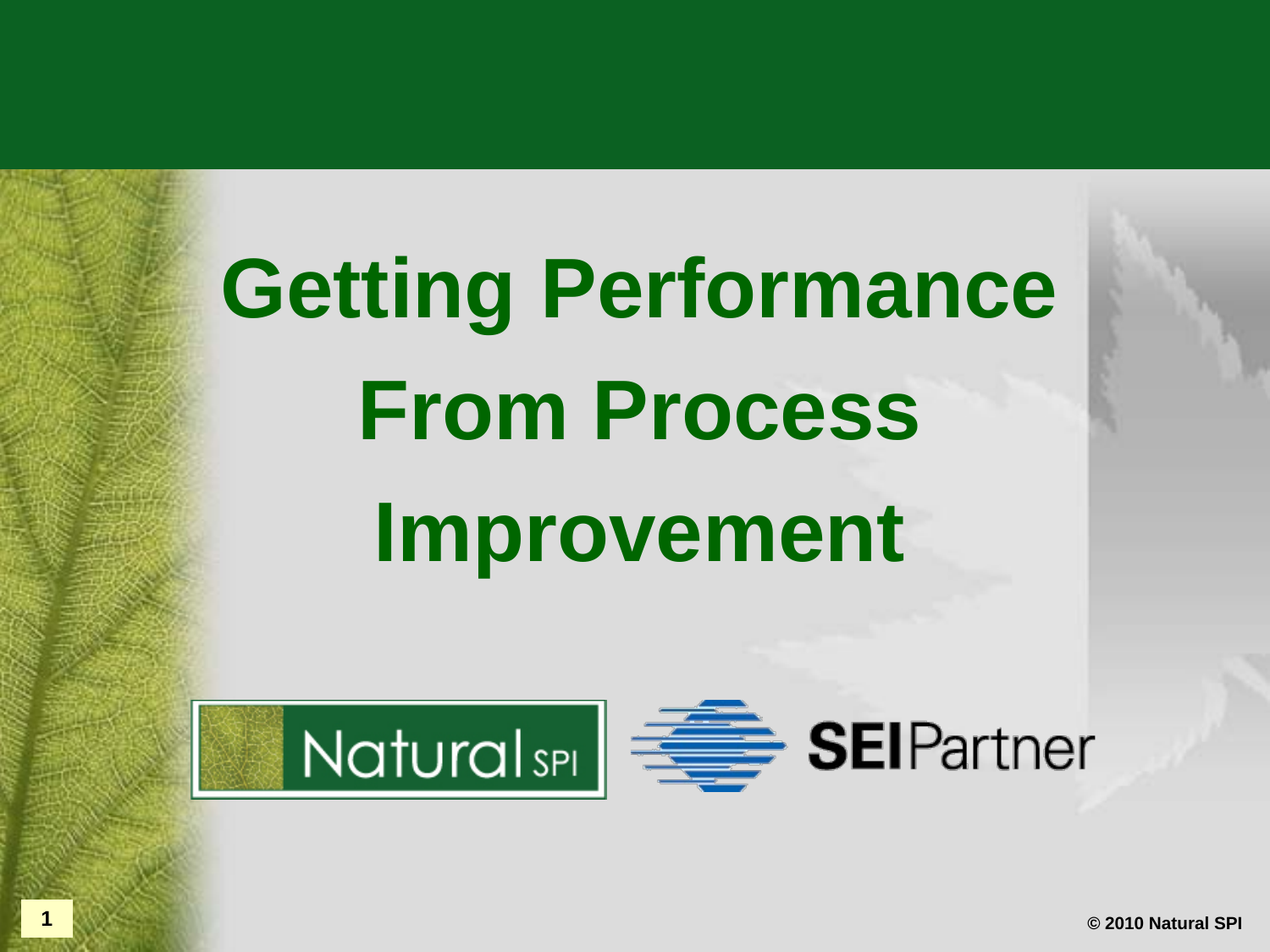#### **Content**

In Search of the Missing Link Between Process and Performance What is Process "Improvement" 3 17

> Improving Performance Through Process Improvement 25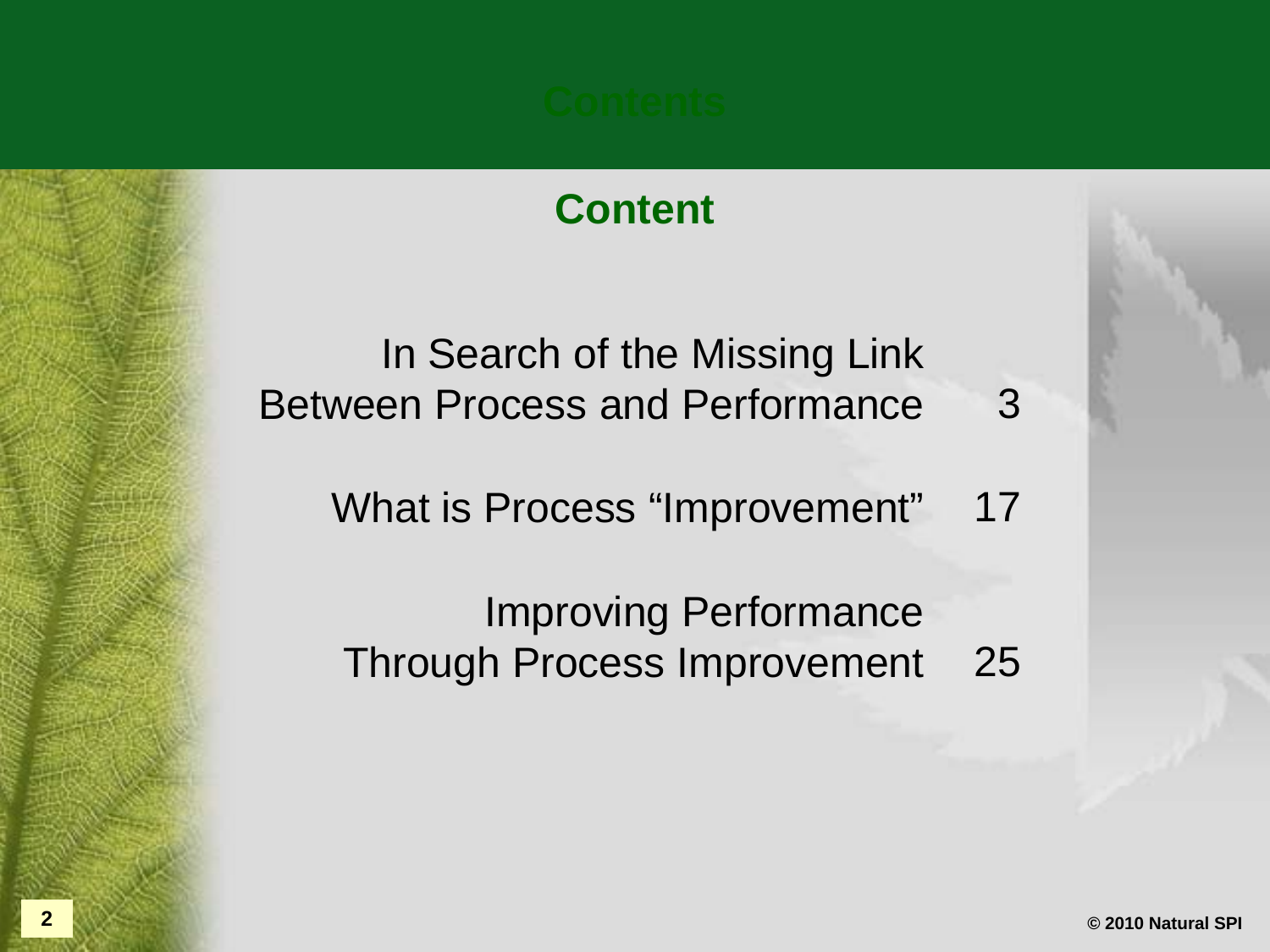

#### **Answering the Mail**

Dr. Ashton Carter, DoD Assistant Secretary AT&L, advised industry of a new program with the goal of increasing warfighting capabilities by three percent without proportionately higher budgets.

NDIA responded with 58 recommendations. Only my late entry addressed CMMI and organizational performance.

We can answer the mail, but only by talking about performance, not just the CMMI or maturity levels.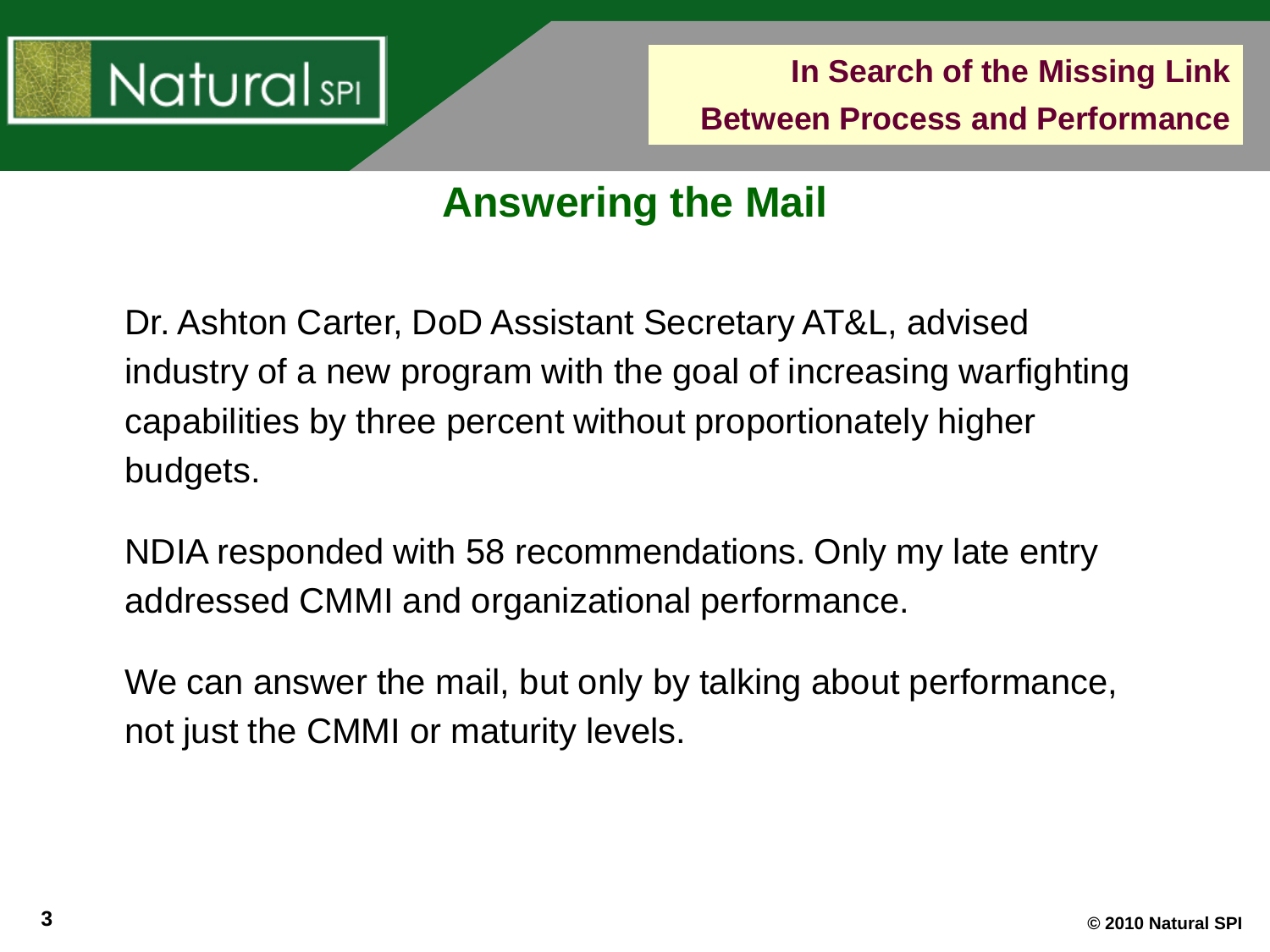

#### **What We Believe**

There is a pervasive belief in the defense contracting industry that the achievement of CMMI maturity levels, ISO/AS registrations, or DO-178 compliance mean that we have:

- □ Improved our processes
- Improved organizational and project performance
- Improved the quality of our products and systems
- □ Become more effective and efficient

**How many of us ever ask the question: Is this true?**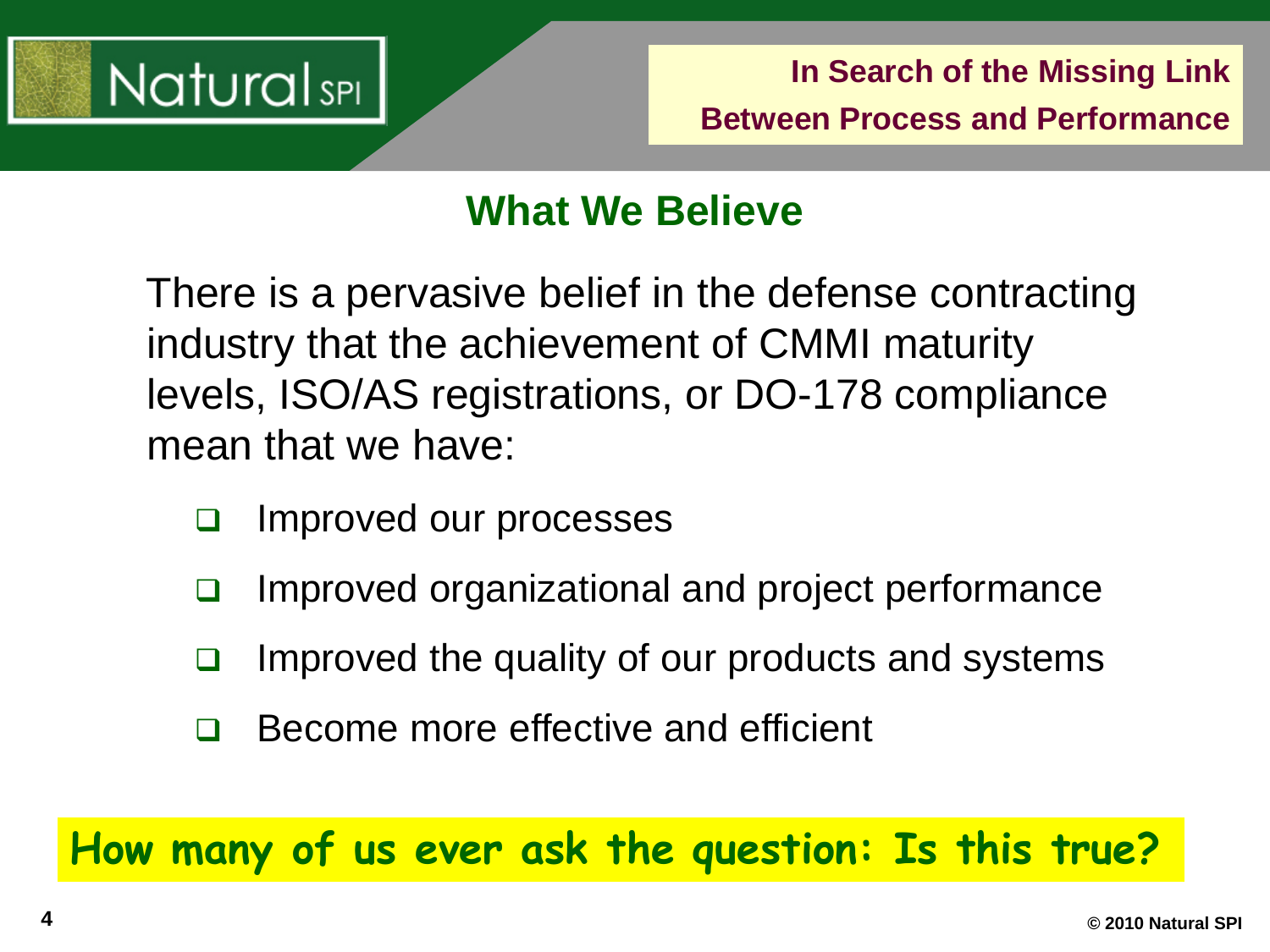

#### **Things That Used to Mean Something**<sup>1</sup>

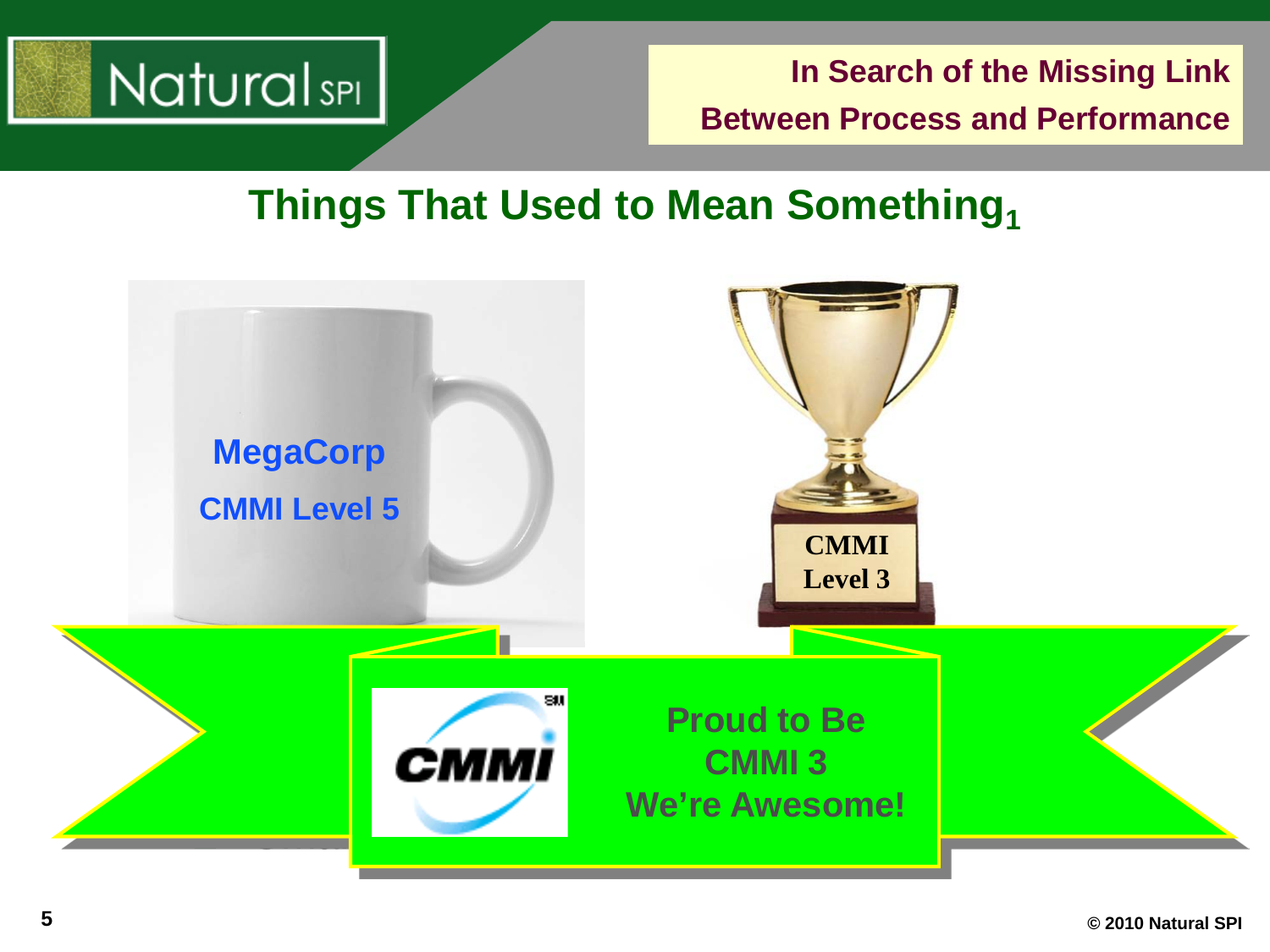

#### **Things that Use to Mean Something.: The Changing Process Improvement Life Cycle**



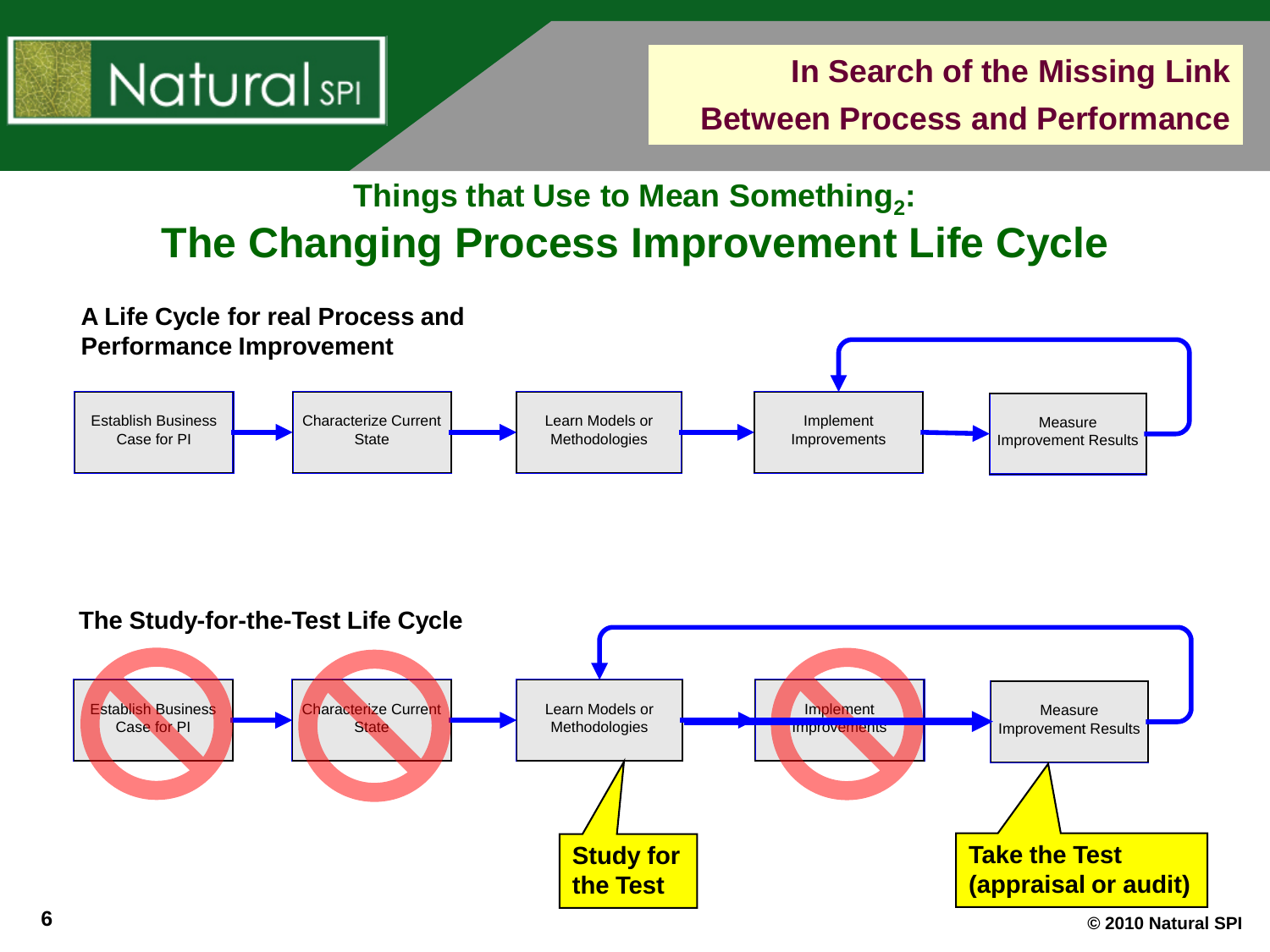

#### **Things That Used to Mean Something**<sub>3</sub>

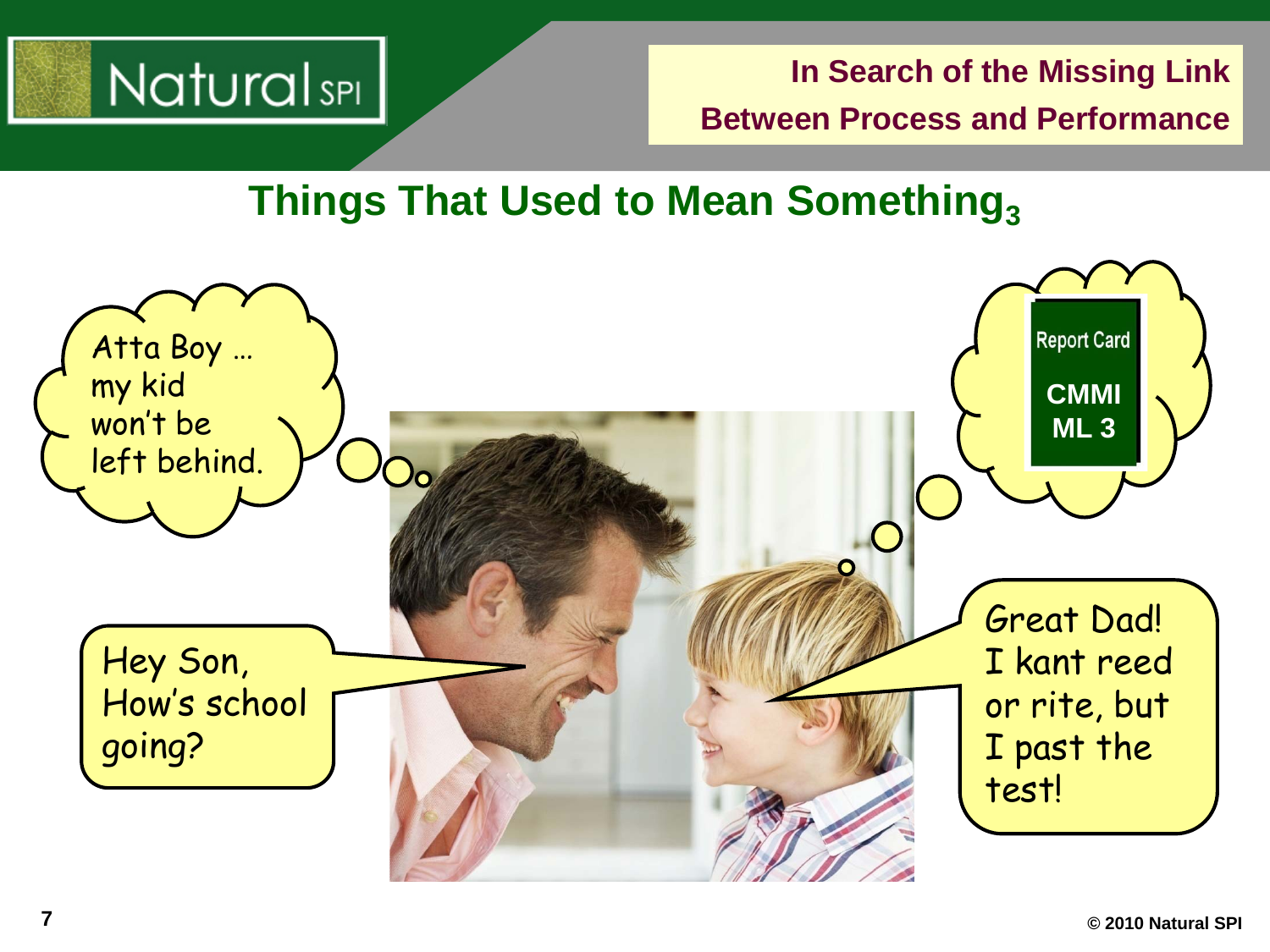

#### **Perception and Hyperbole Have Won**

If the status is **Green**, it's **Green**!

If your organization has been rated Maturity Level 3, then it's Maturity Level 3.

Whether or not there are facts, measures, details, or analyses supporting the perception is irrelevant. Whether or not there was improvement is irrelevant. Whether or not the SCAMPI method was even conducted is irrelevant.

Sadly, perception and hyperbole have won.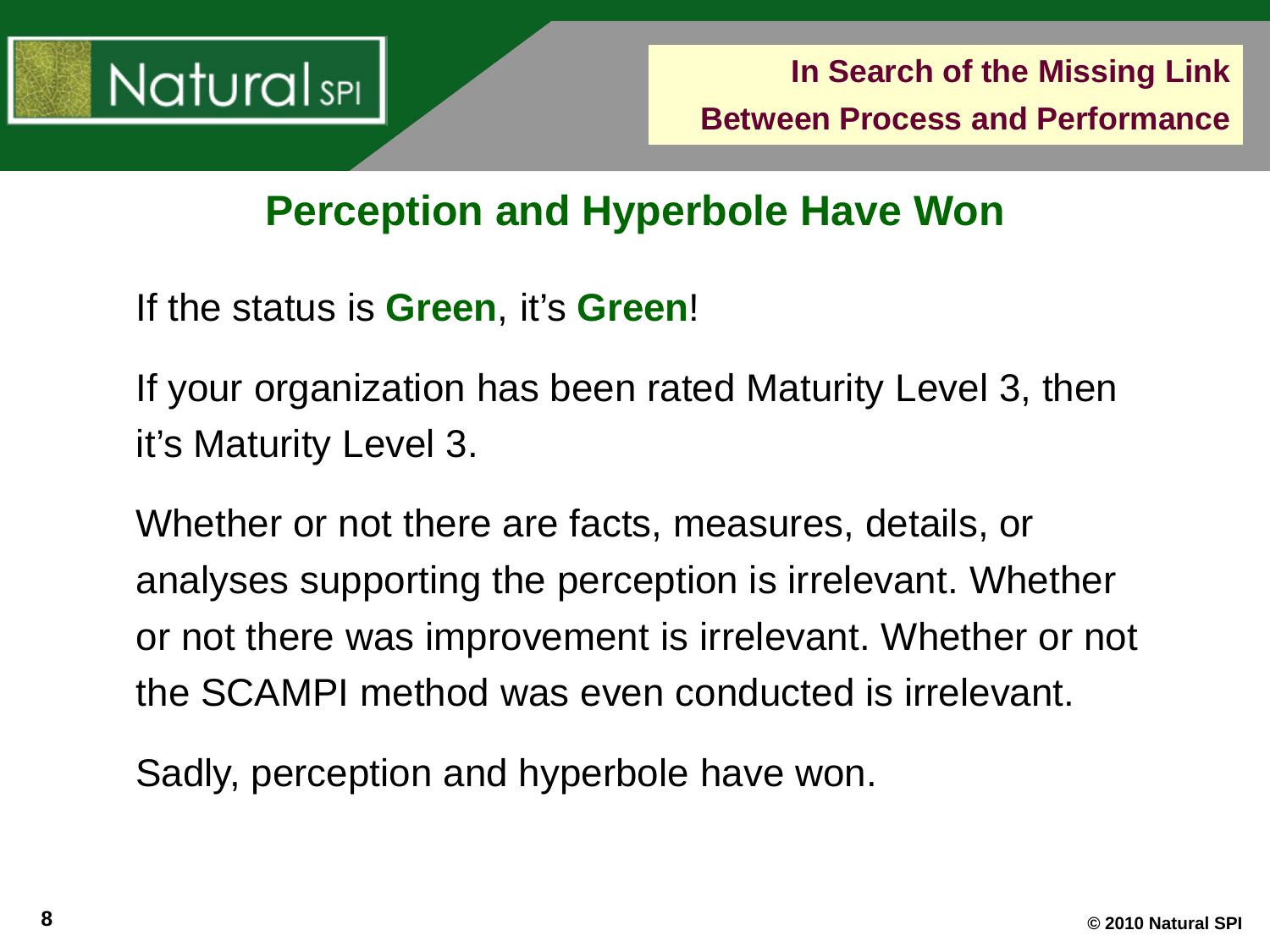

#### **The Dumbing Down of Facts and Measures**<sup>1</sup>

**Why do the hard**  ■ Enterprise tool ▲ Project tool **work of trying to**  10.0 **understand**  9.0 **measures or**  8.0 ▲  $\blacktriangle$ 7.0 **measurement data …Features** 6.0 5.0 ML 2 Specific ML 2 Specific ML 2 Specific Linear (Series 100% 2.0 90% 80% 70% 0.0 60% <u>┝╶┠╌┠╌┠╌╏╌</u>╱┥┨╂╂╁╂╁╂╁╂╁╂ 50% **Price** 40% 30% 20% 10% 0% Jul 13 Jul 20 Jul 27 Aug 3 Aug 10 Aug 17 Aug 24 Aug 31 Sep 7 Sep 14 Sep 21 Sep 28 Oct 5 Oct 12 Oct 16 Nov 2 Nov 3 Nov 30 Nov 30 Dec 7 Dec 14 Dec 21 Dec 28 Jan 4 Jan 11 Jan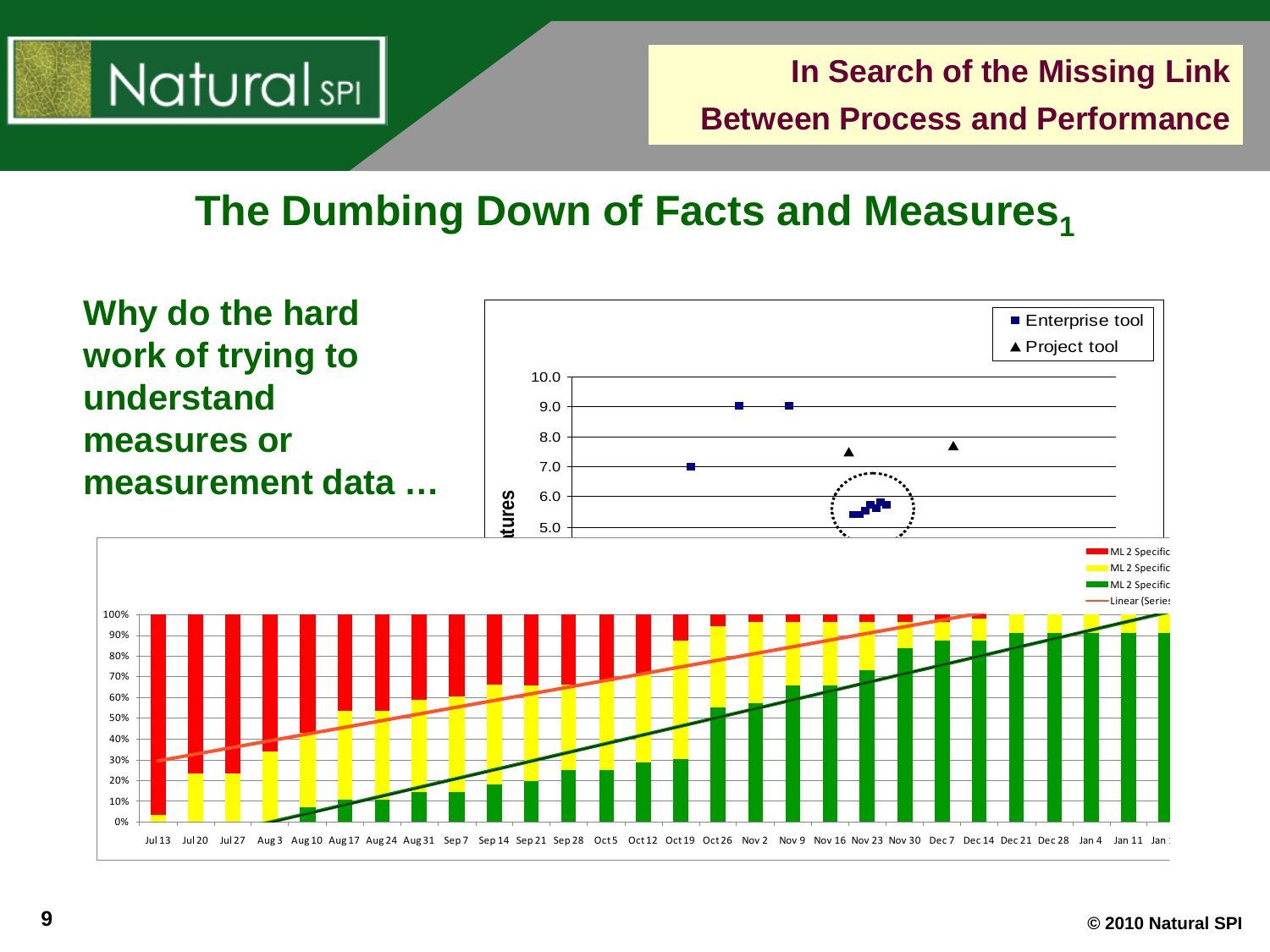

#### **The Dumbing Down of Facts and Measures**<sub>2</sub>

**When we can just look at red-yellow-green charts that can mean anything, nothing, or whatever we want it to mean.**

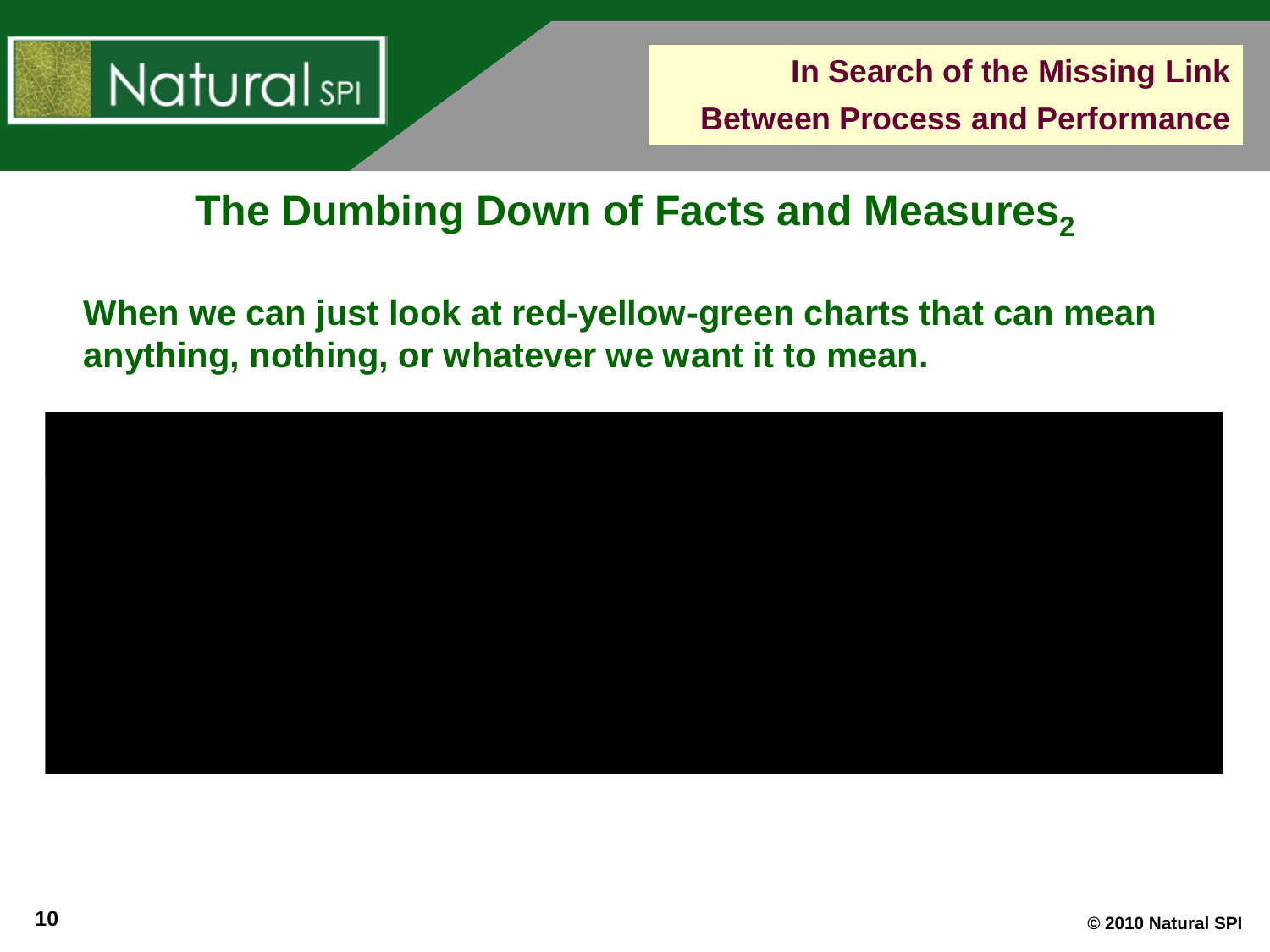

#### **The CMMI and Performance**

**≠**

**≠**

**≠**



**CMMI**

**Robust process**

**Maturity Level**



**Efficiency**

**lean/flexible**

**Performance measures**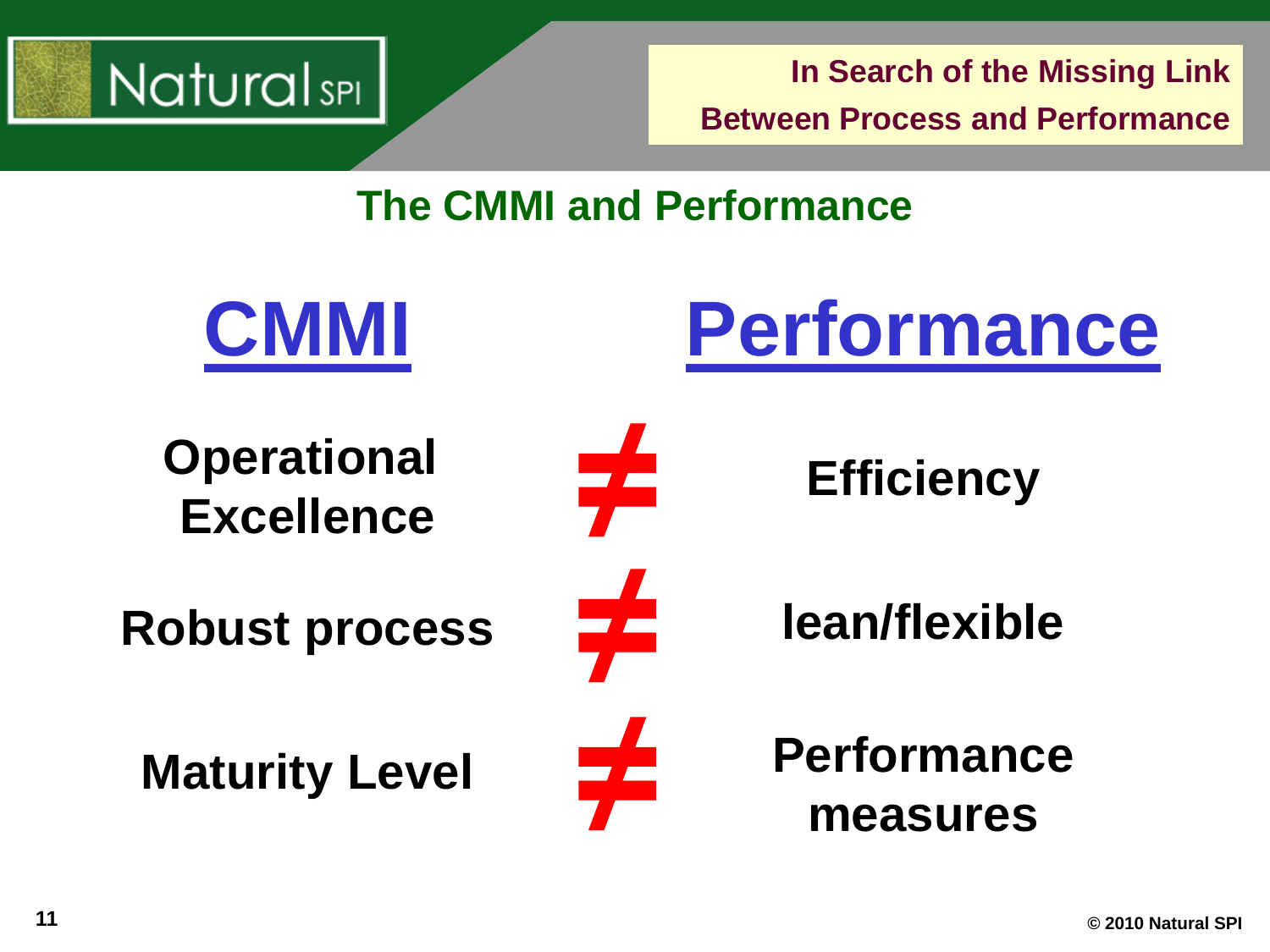

#### **What Do CMMI Maturity Levels Mean?**

- **ML 2** You manage process performance, and your performed processes are consistent with the practices defined in ML 2 (at CL 2) in the CMMI.
- **ML 3** You manage process performance in accordance with a defined process, and your performed and defined processes are consistent with the practices defined in ML 3 (at CL 3) in the CMMI.
- **ML 4** You quantitatively manage your processes, and your performed and defined processes are consistent with the practices defined in ML 4 (at CL 3) in the CMMI.
- **ML 5** You quantitatively optimize your processes, and your performed and defined processes are consistent with the practices defined in ML 5 (at CL 3) in the CMMI.

**Nowhere in the CMMI does it say that achieving a maturity level means the organization or projects have improved business performance.**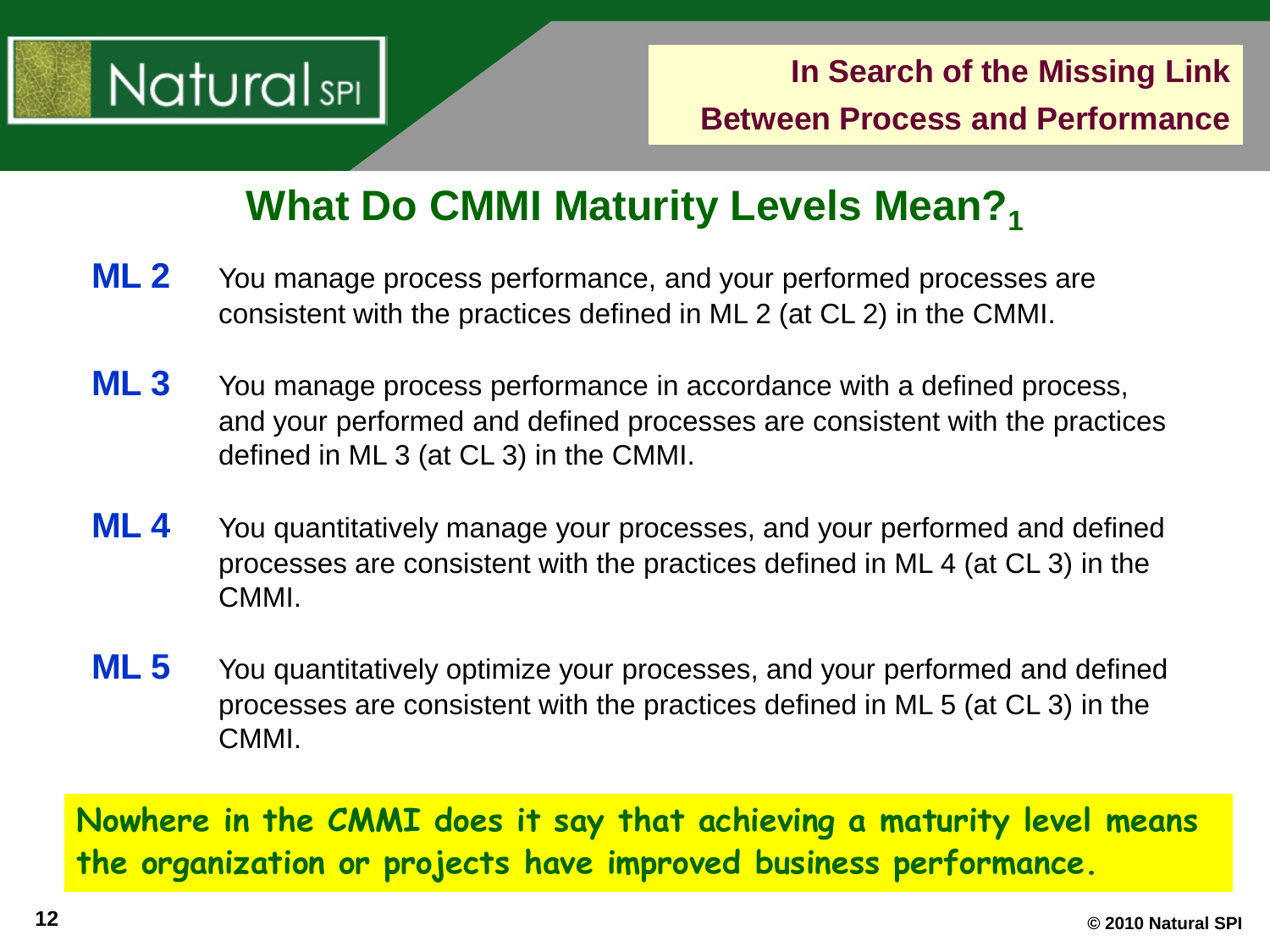

#### **What Do CMMI Maturity Levels Mean?**

When a Tier 1 contractor, achieves a maturity level, it's touted it in press releases as reaching "the high bar." But in sub-tier vendor/supplier selections, CMMI maturity levels are expressed as the "minimum entry criteria," a.k.a., "the low bar."

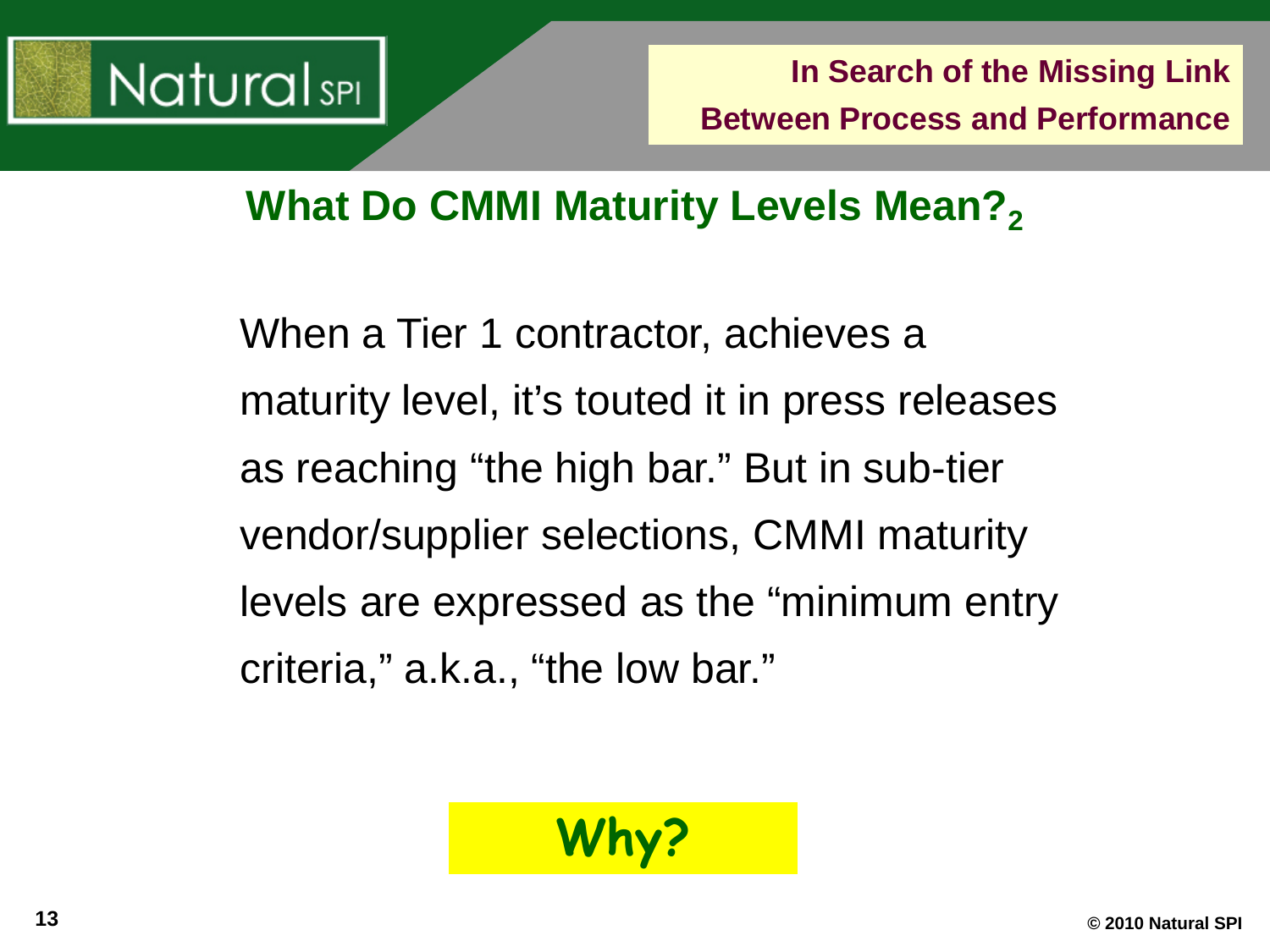### **NaturalsPL**

#### **In Search of the Missing Link Between Process and Performance**

#### **What Do CMMI Maturity Levels Mean?3 The Economic Basis of CMMI Commoditization**

- Intrinsic value isn't
- □ So then, what is the perceived value of the CMMI?
- $\Box$  In economics, perceived value for commodities and assets are assigned a proxy (currency, shares) with which the commodity/asset is bought, sold, and traded
- $\Box$  So then, what is the proxy for the CMMI?
- $\Box$  The proxy for the CMMI has become appraisals and, specifically, maturity levels
- □ And the SEI has set up close to 500 SEI Partners as their own mints, to print as much currency as they want



**14 © 2010 Natural SPI What is one of the common consequences of flooding the economy with currency?**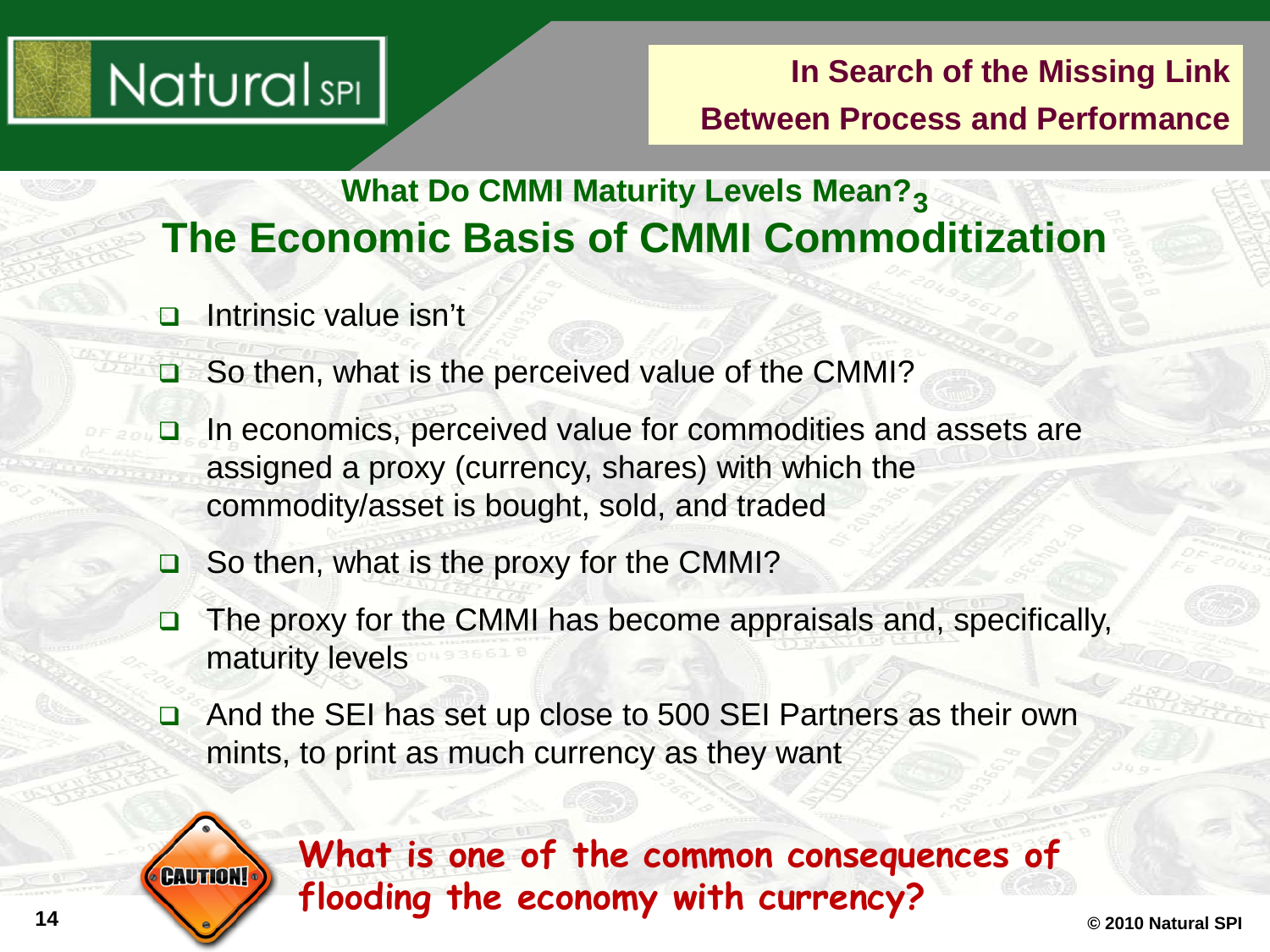

### **How We Know What Isn't So\*1**

So, why do we believe that CMMI maturity levels (or ISO registrations, etc) represent improved performance?

- Because we want to believe
- Because someone in a position of authority said so
- $\Box$  Because we live in a culture that cannot or does not distinguish correlation from causation
- **□** Because CMMI maturity levels are much easier to achieve than real process and performance improvement
- Because of the way the CMMI is sold to us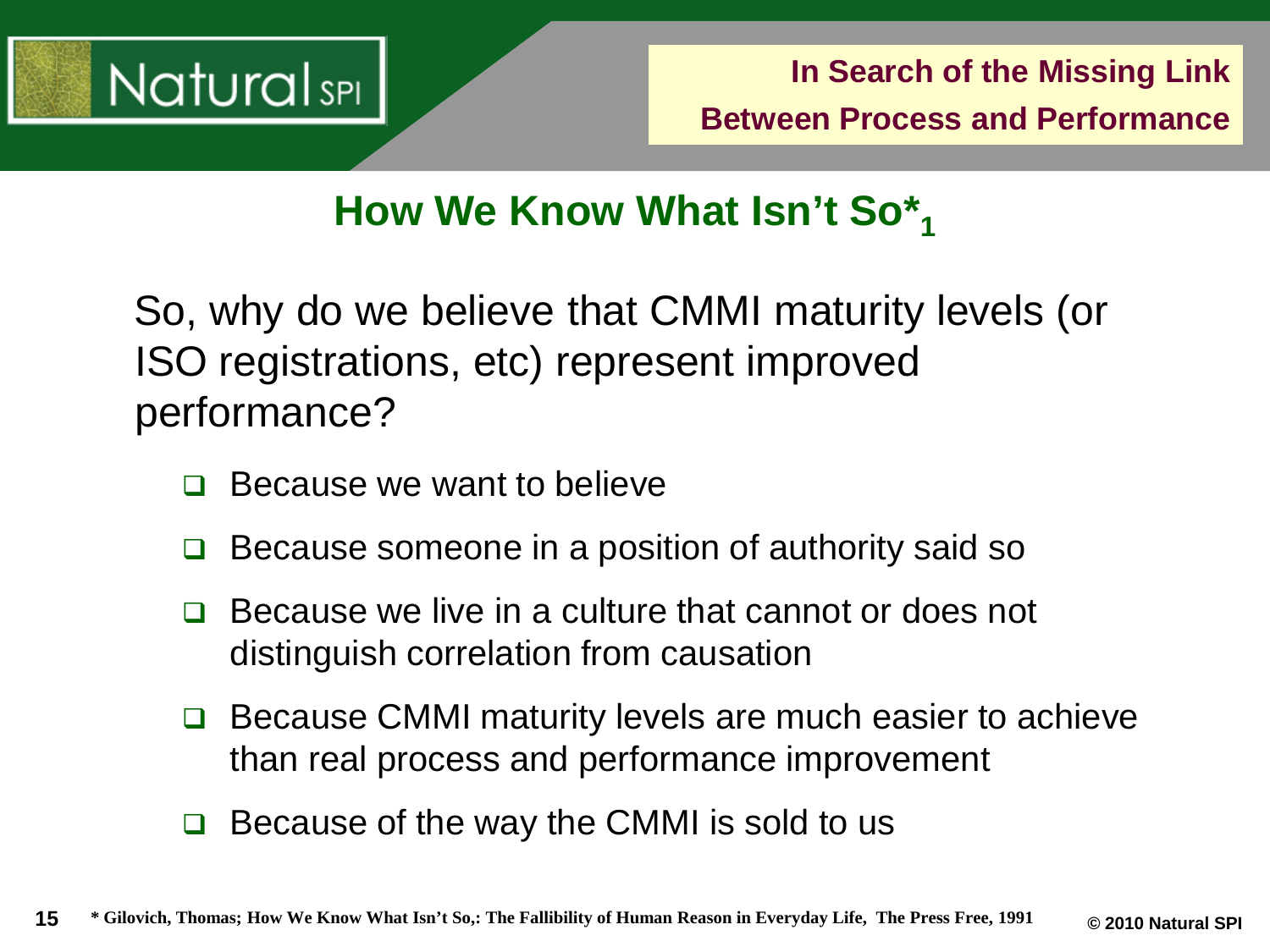## Natural<sub>sPI</sub>

#### **In Search of the Missing Link Between Process and Performance**

| <b>How We Know</b><br>What Isn't $\text{So}_2^*$                                                                                                 |                                                     | <b>Successful</b><br>organizations                                                  | <b>Unsuccessful</b><br>organizations                                      |
|--------------------------------------------------------------------------------------------------------------------------------------------------|-----------------------------------------------------|-------------------------------------------------------------------------------------|---------------------------------------------------------------------------|
| When the<br>"benefits" of CMMI<br>use are presented<br>or published, only<br>a subset of the<br>entire set of<br>possibilities are<br>addressed. | <b>Organizations</b><br>that use the<br><b>CMMI</b> | This is the<br>subset of<br>organizations<br>touted to<br>promote CMMI<br>adoption. | <b>What is the size</b><br>of this subset<br>relative to the<br>superset? |
|                                                                                                                                                  | <b>Organizations</b><br>that don't use<br>the CMMI  | <b>What is the size</b><br>of this subset<br>relative to the<br>superset?           | <b>What is the size</b><br>of this subset<br>relative to the<br>superset? |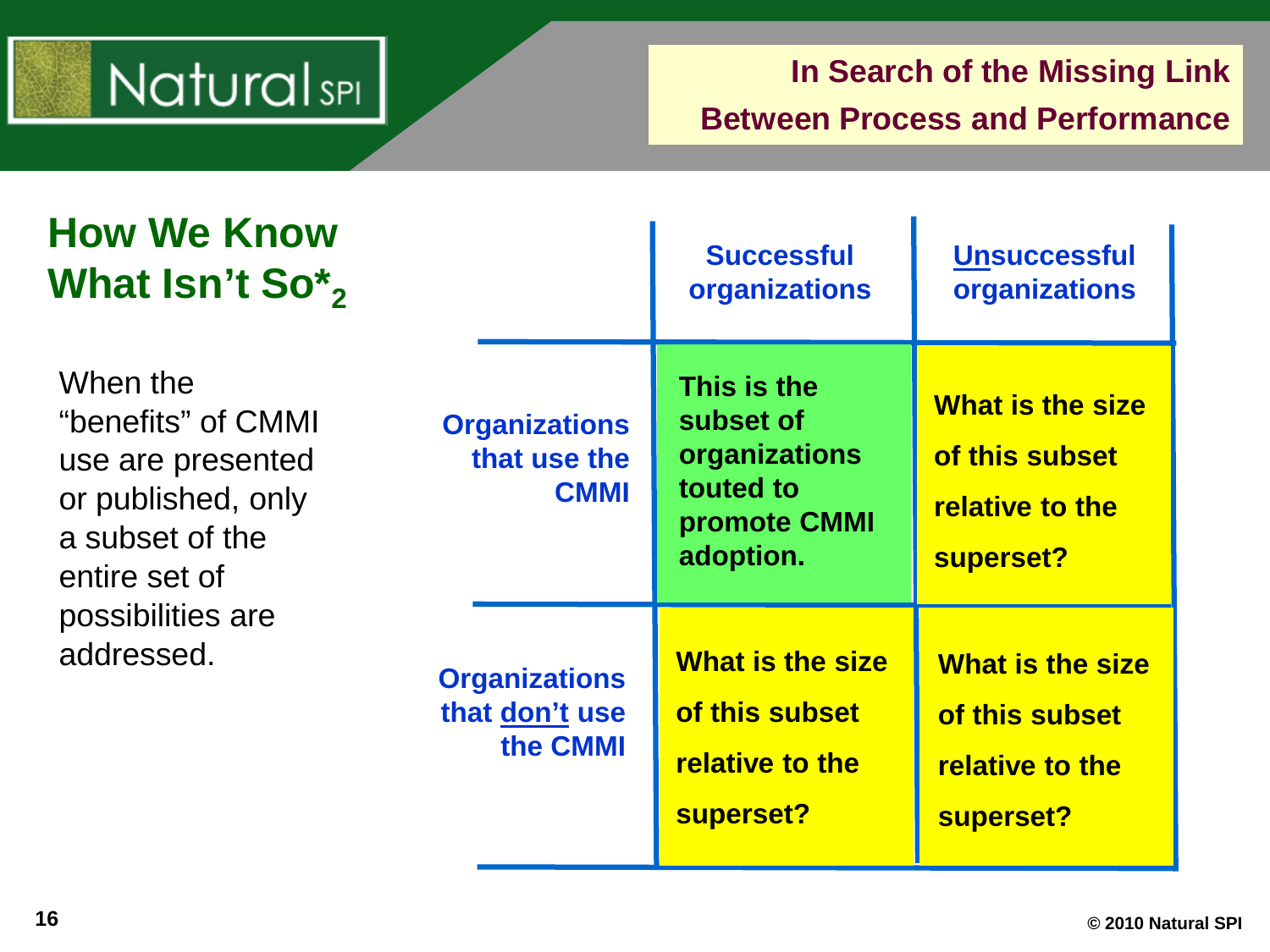## **What Is Process "Improvement?"**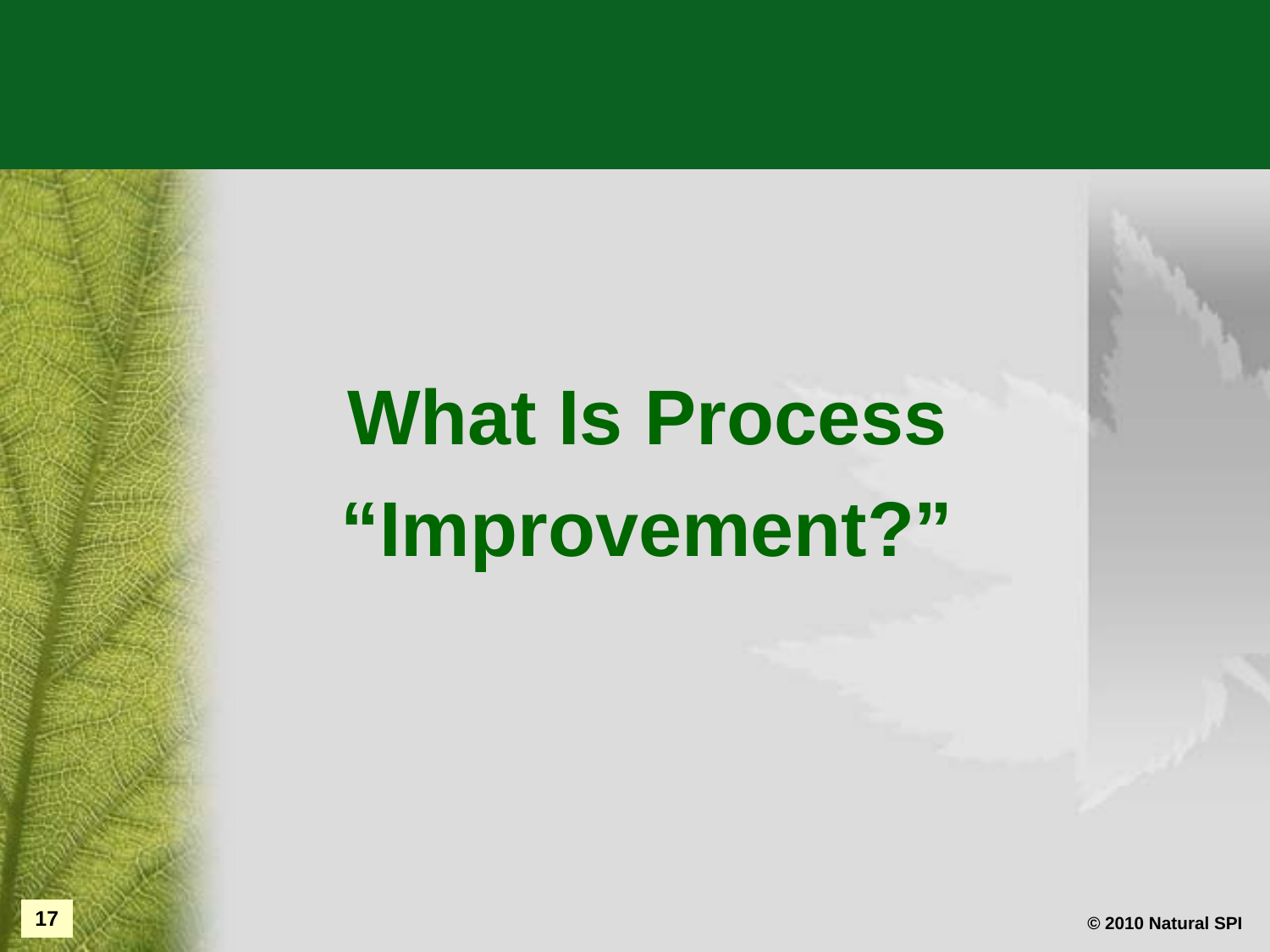

**What is Process "Improvement"?**

**What do You Think is Process Improvement?**

## **What do you do in your organization that you call "process improvement?"**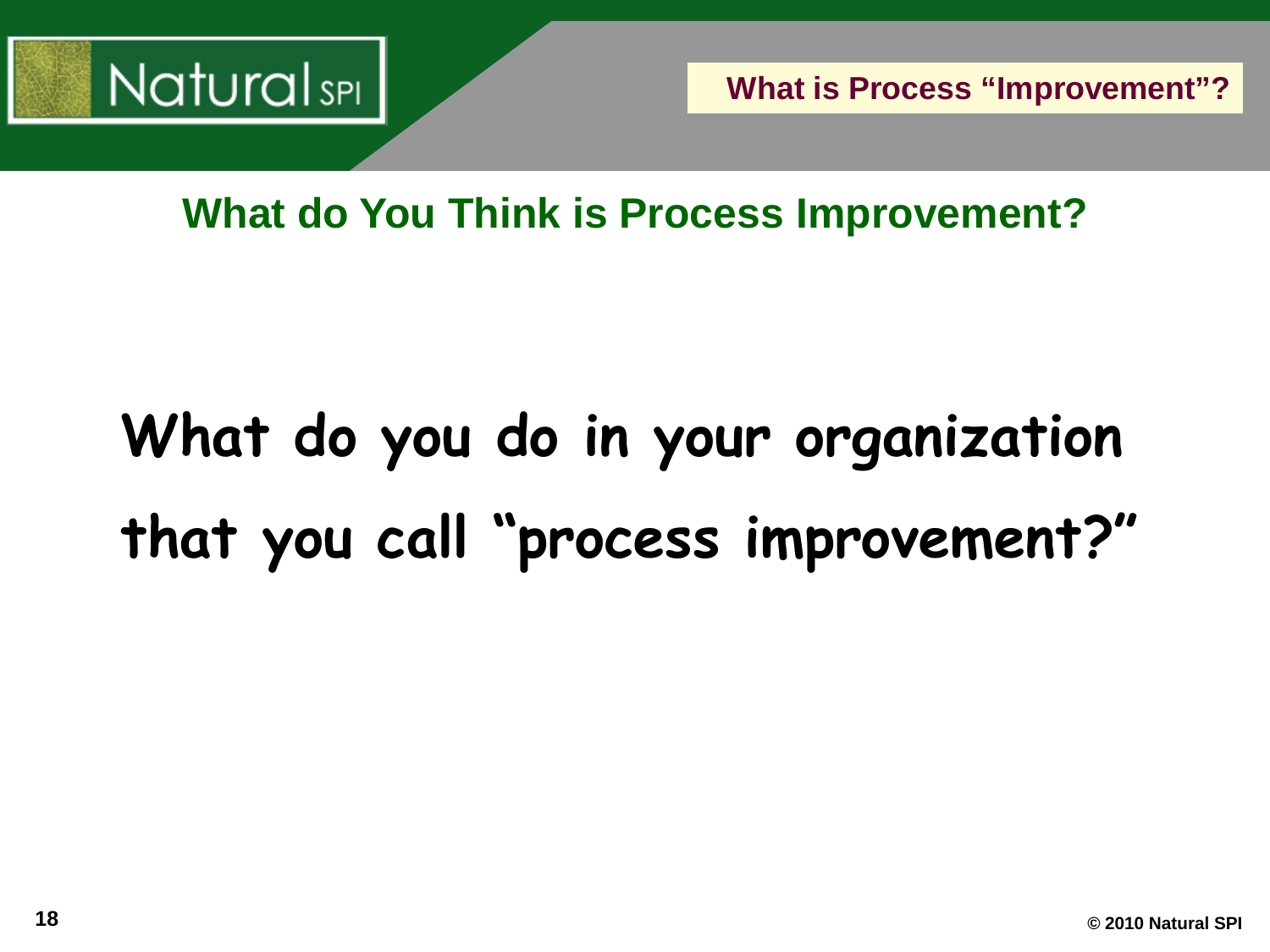

#### **What is Provably Not Process Improvement**

The notion that simply documenting your processes and procedures in a way that reflects practices in the CMMI or standards (ISO 9000, TL 9000, AS 9100, DO-178) constitutes "process improvement" is false because:

- $\Box$  Performance improvement can only be achieved in the performance of the process, not the definition of process
- $\Box$  Even if there was high fidelity between your defined processes and performed processes, how does a adoption of "best practices" equate to the high bar for process performance?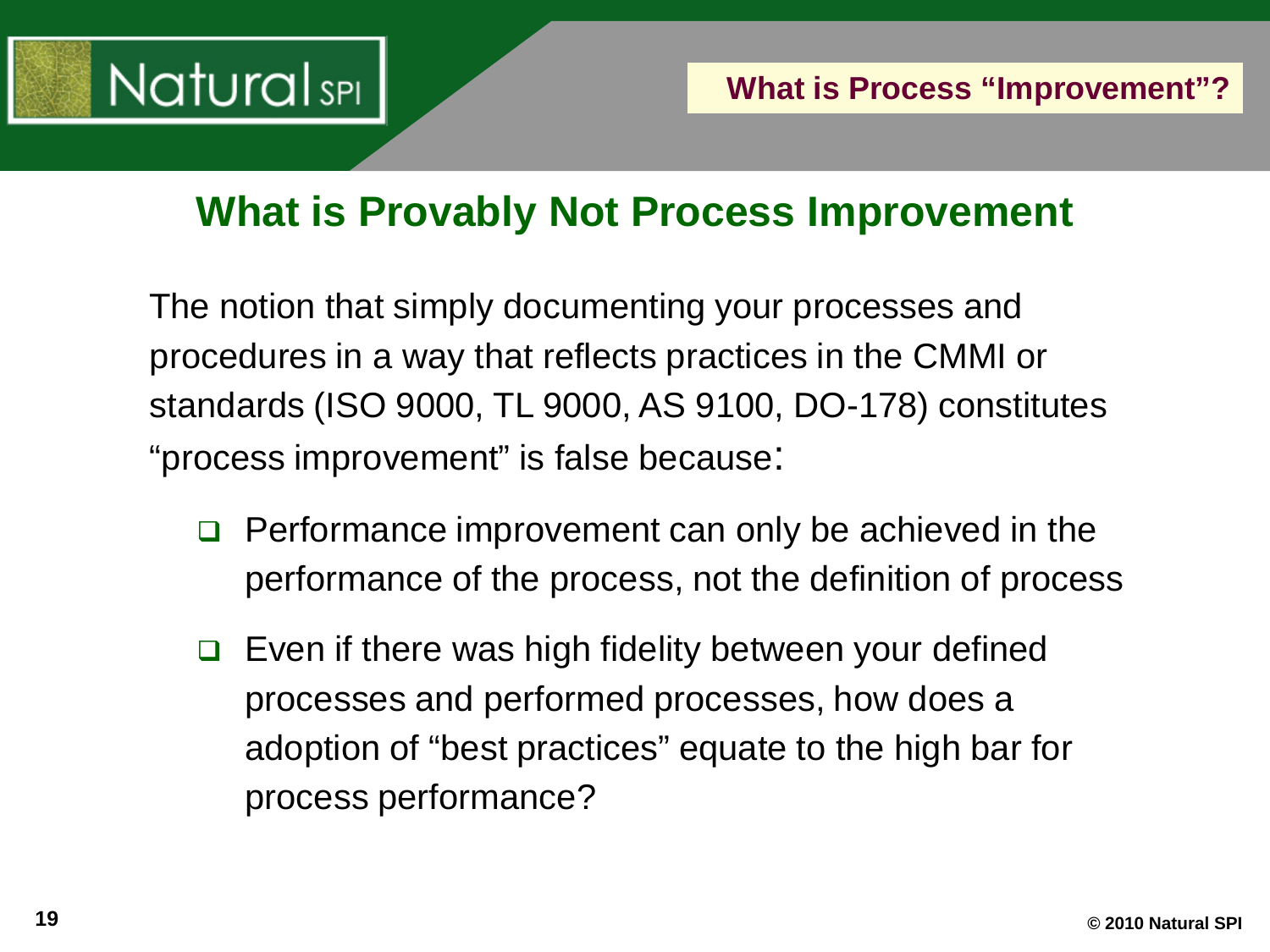

#### **The Question Never Asked<sub>1</sub>: Why Are We Doing This?**

Why? Is the most important, yet most overlooked, question to ask and to answer. Before your organization begins planning a goal and measurement project, ask and answer these questions:

- □ What business are we in?
- $\Box$  What do we need to improve, and why? (How do we know we're not already doing something well enough?)
- $\Box$  If we produce results goals and measures will anyone value or use them?
- $\Box$  What is our level of ignorance? Do we have the slightest idea what we're doing? Are we competent?

**The leadership question of the Modern era was, "Can we …?" In the postmodern era, that question is now moot. The leadership question of our era is, "Should we …?" and, if so, "Why?"**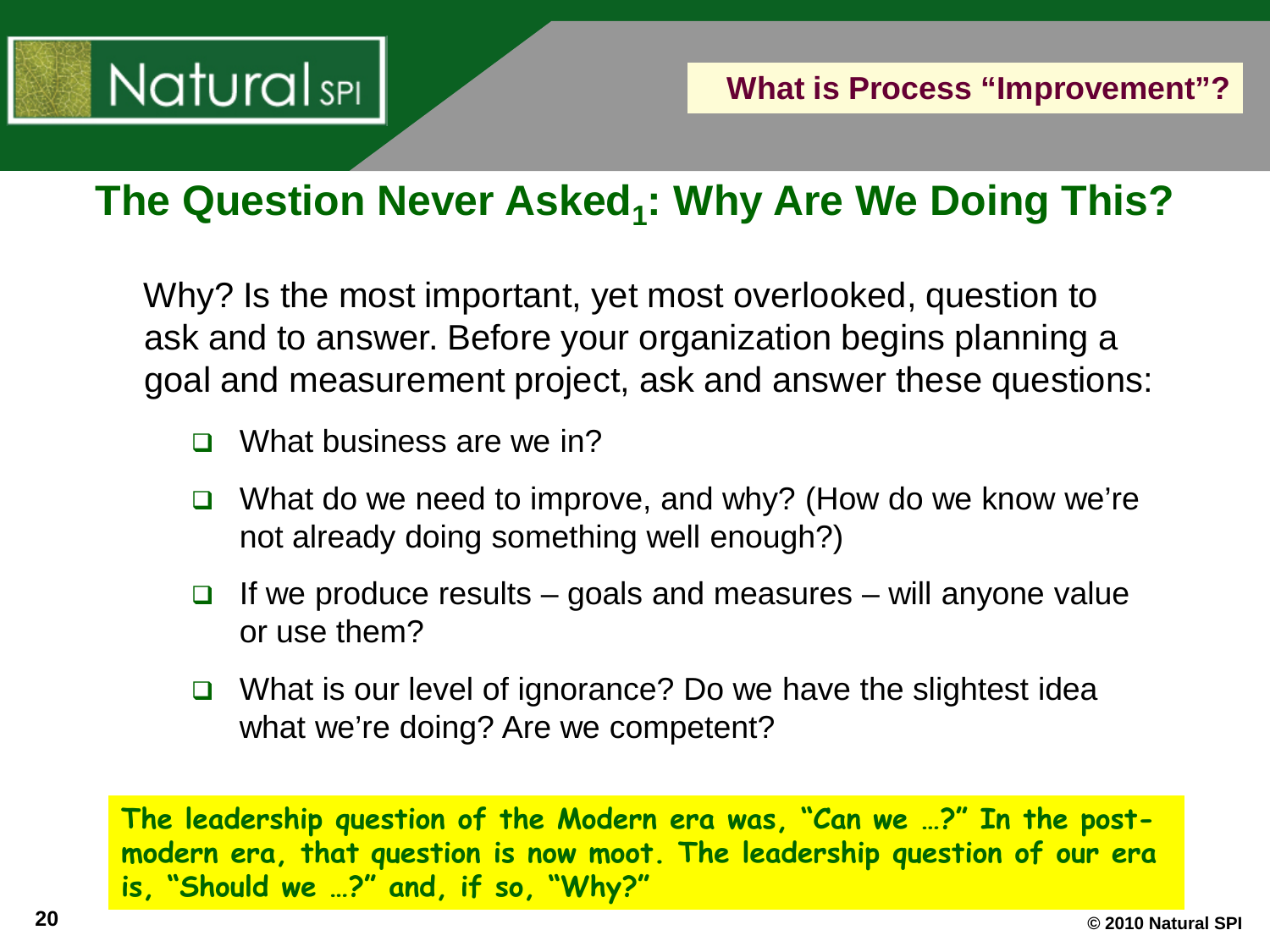

#### The Question Never Asked<sub>2</sub>: The Pursuit of the False Goal

As leaders, we are still addressing "What can we do?" not "What should we do?"

The false goals pursued using the CMMI:

- **□** Maturity Levels
- **□** Consistency (for its own sake)
- $\Box$  Quality (for its own sake)

The pursuit of a CMMI maturity level and the pursuit of measurable performance improvement are not mutually exclusive (but we unconsciously treat them as if they were.)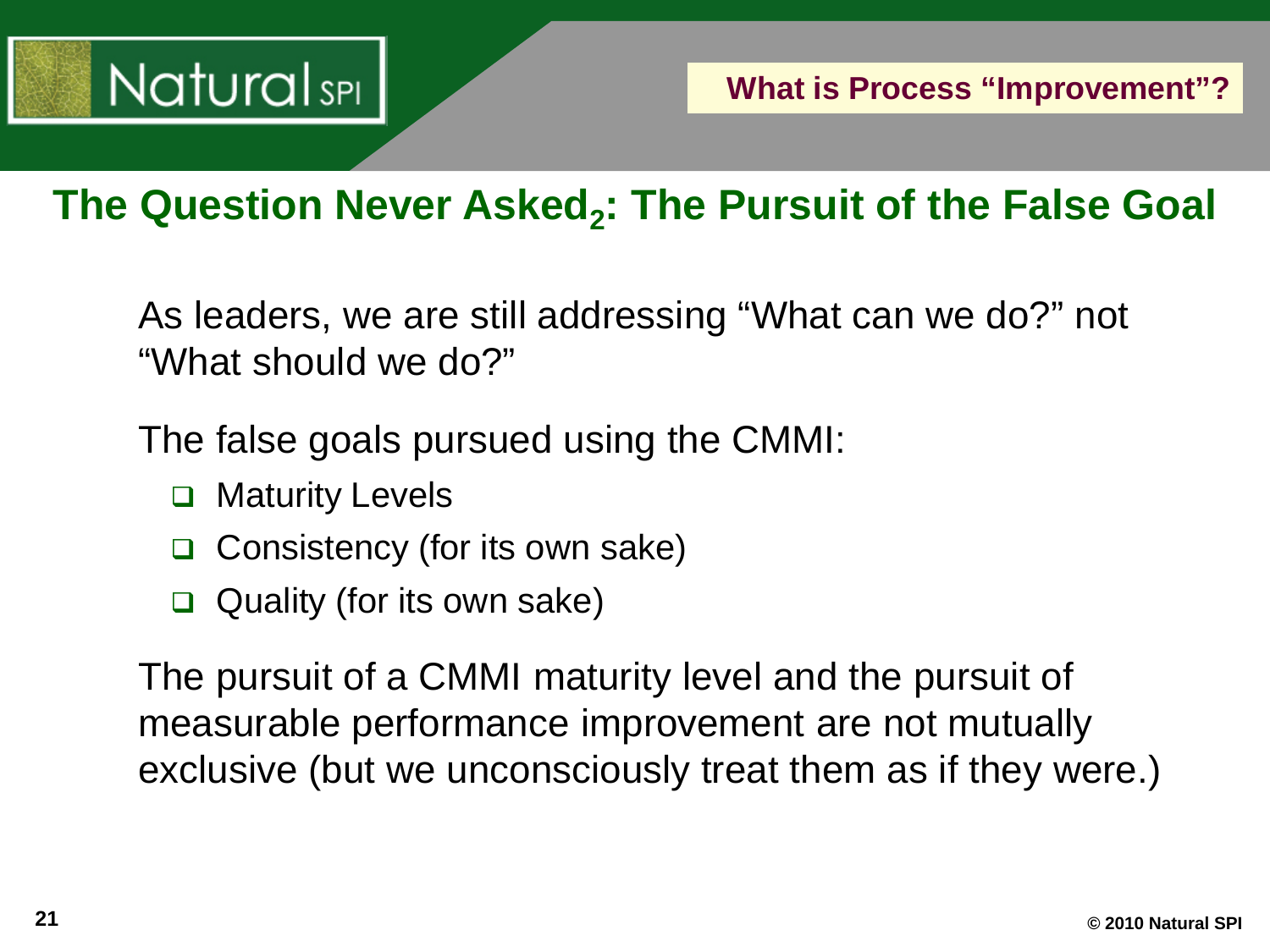

### **When the "R" is the "Why"**

When striving to achieve a performance goal, organizations often care about a positive **R**eturn **O**n **I**nvestment (**ROI**). If we ask "why" enough times, we will eventually understand the real goal. For example …

- **Draft goal:** We will standardize our processes.
- **Question:** Why?
- **Answer:** So that people perform their work the same way.
- **Question:** Why?
- **Answer:** Because then we'll reduce waste and rework associated with "reinventing" things.
- **Question:** Why?
- **Answer:** As an organization, we can produce more deliverables with the same resources if people reuse work products.
- **New goal:** Improve productivity by n% annually.

Example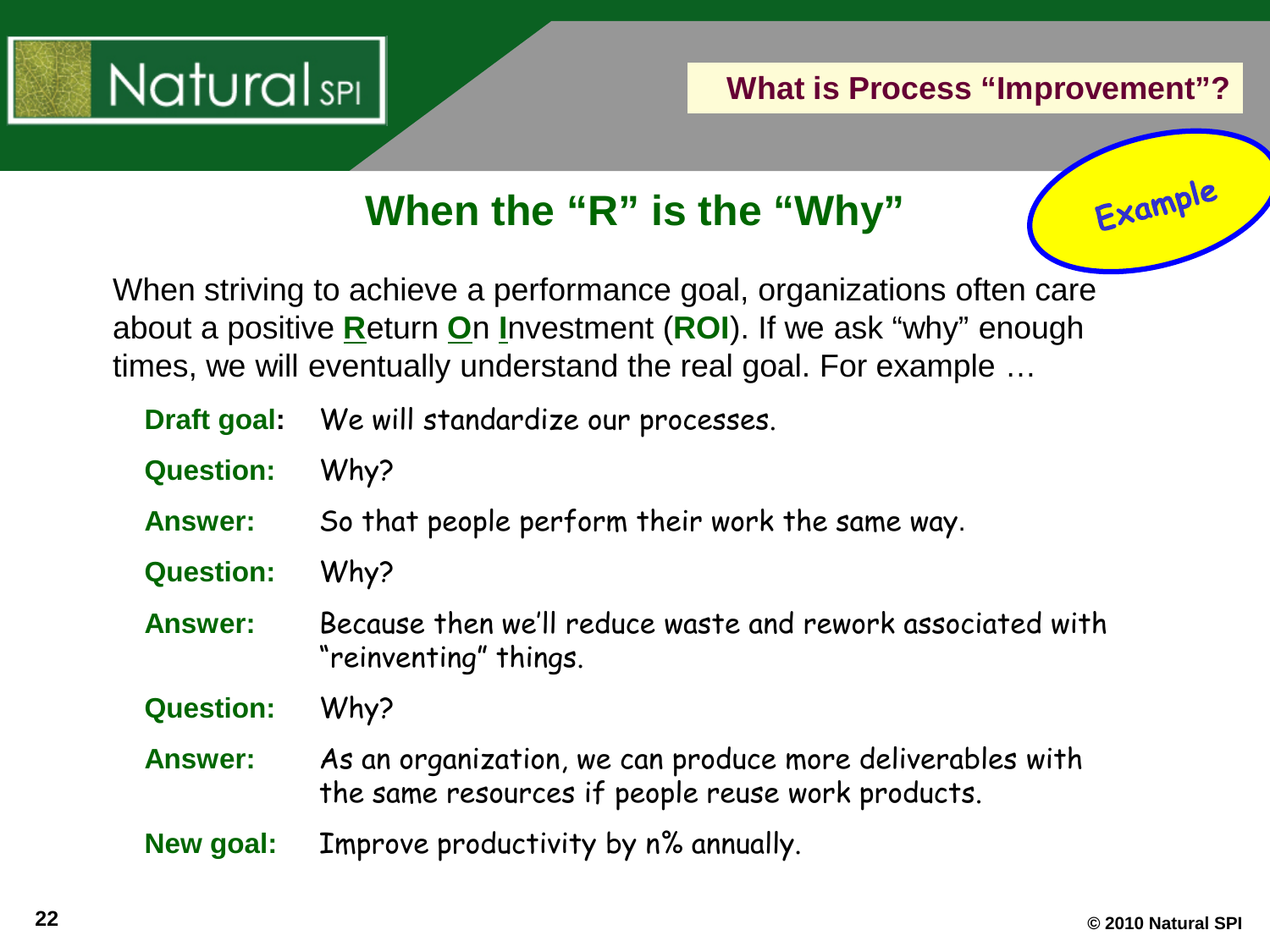

#### **Improving Defined Processes**

When I improve my defined processes, some of the improvement activities my organization will do include:

- □ Create new process representations or change existing process representations so that people find them more adoptable, adaptable, and helpful
- $\Box$  Make my process representations more accessible
- □ Make my process representations more intuitive
- Make my process representations easier to change with changes in the business
- $\Box$  Change the process representations such that people comprehend them quicker and can use them more effectively and efficiently
- $\Box$  Lower the cost of process definition and maintenance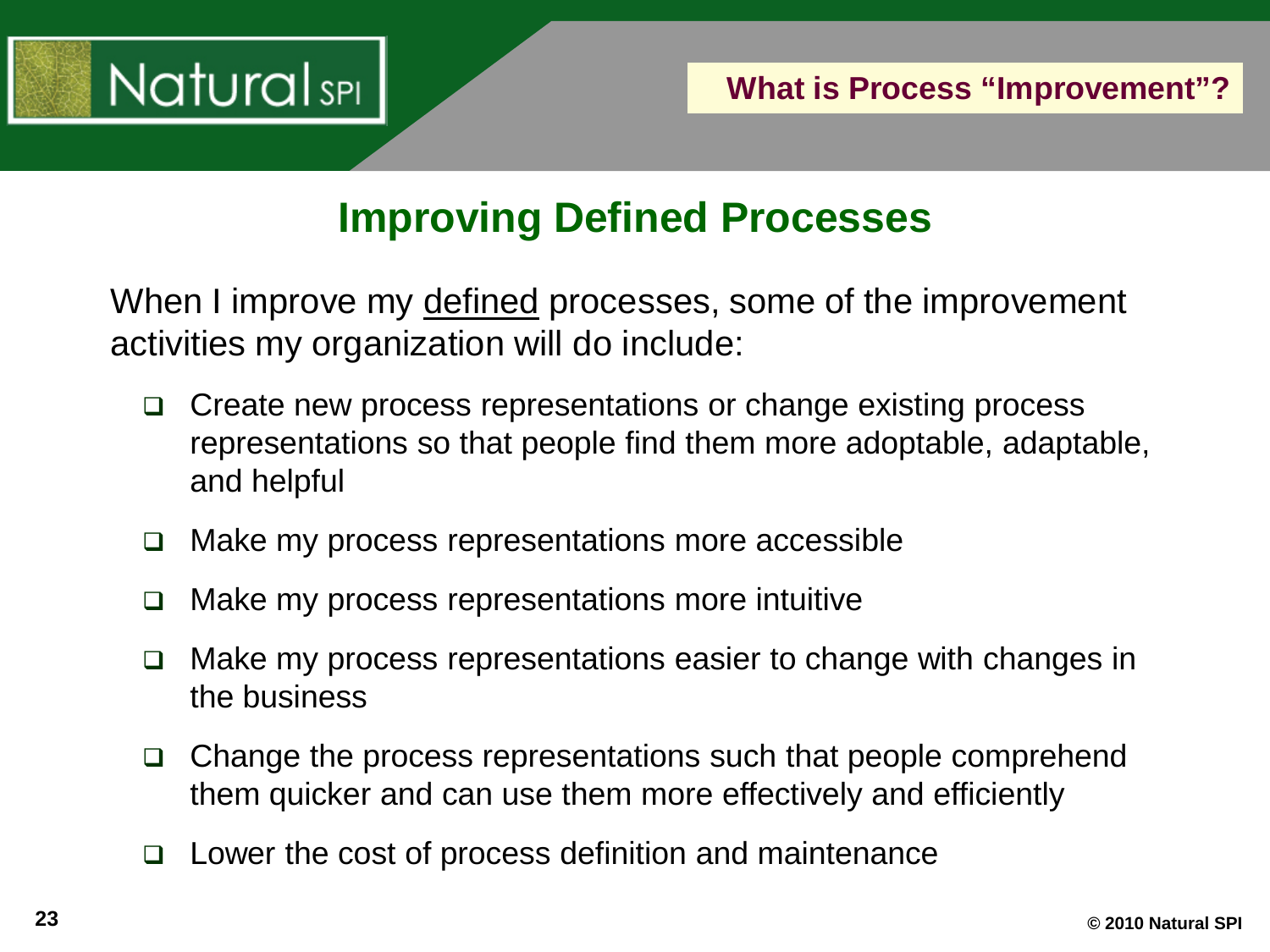

#### **Improving Performed Processes**

When I improve my performed processes, some of the improvements we can make include:

- $\Box$  Reduce the amount of time required to perform the process
- $\Box$  Make the performance of process count; make every task or step yield a work product, or a change of state to a work product (i.e., never have activity that yields nothing but activity; activity  $\neq$  work)
- $\Box$  Make process performance yield higher quality work products (but only if a quality goal is justified by a higher business goal)
- $\Box$  Make the performance of process something that is natural and intuitive to people
- $\Box$  Make process performance rewarding to individuals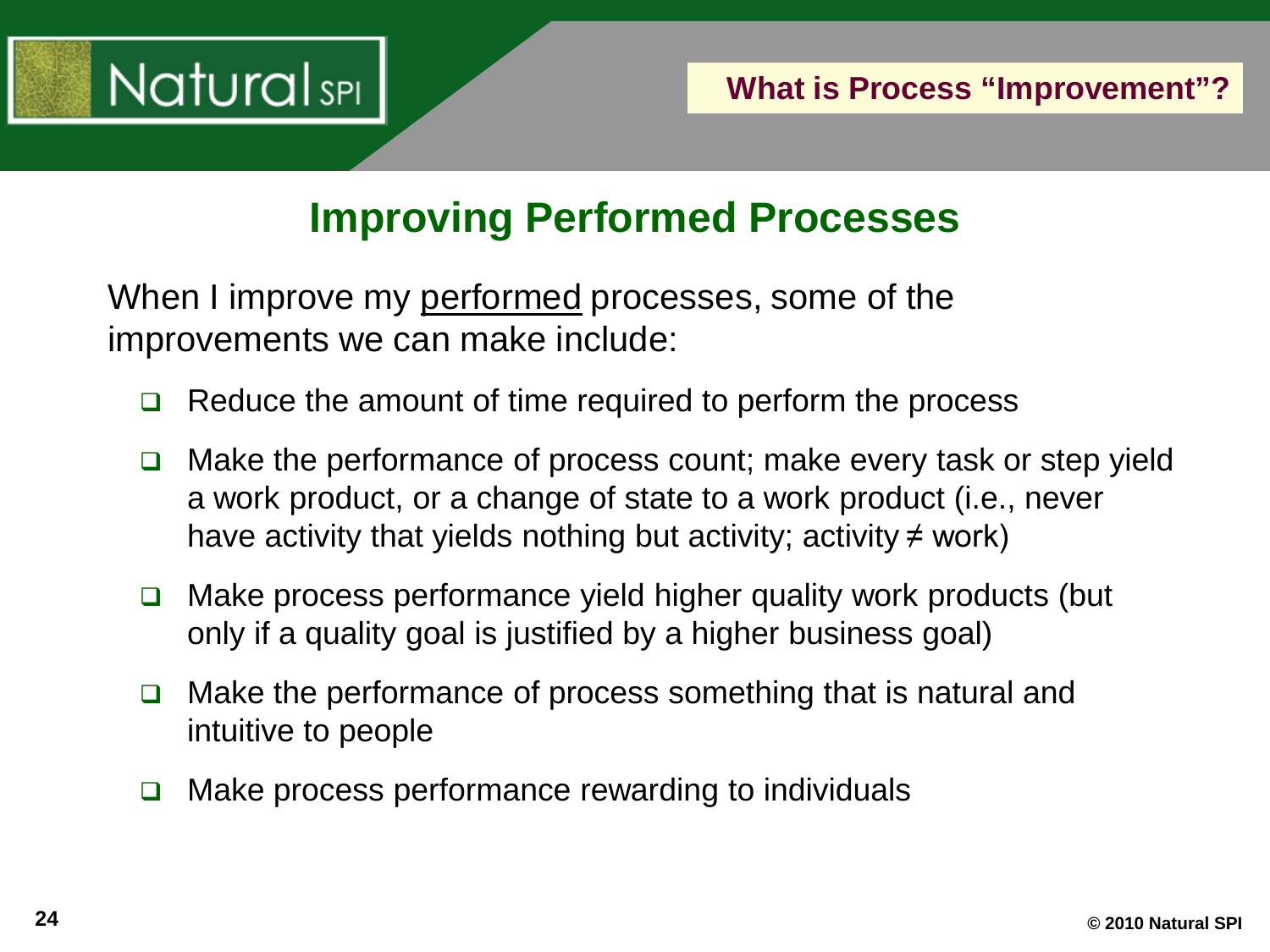## **Improving Performance Through Process Improvement**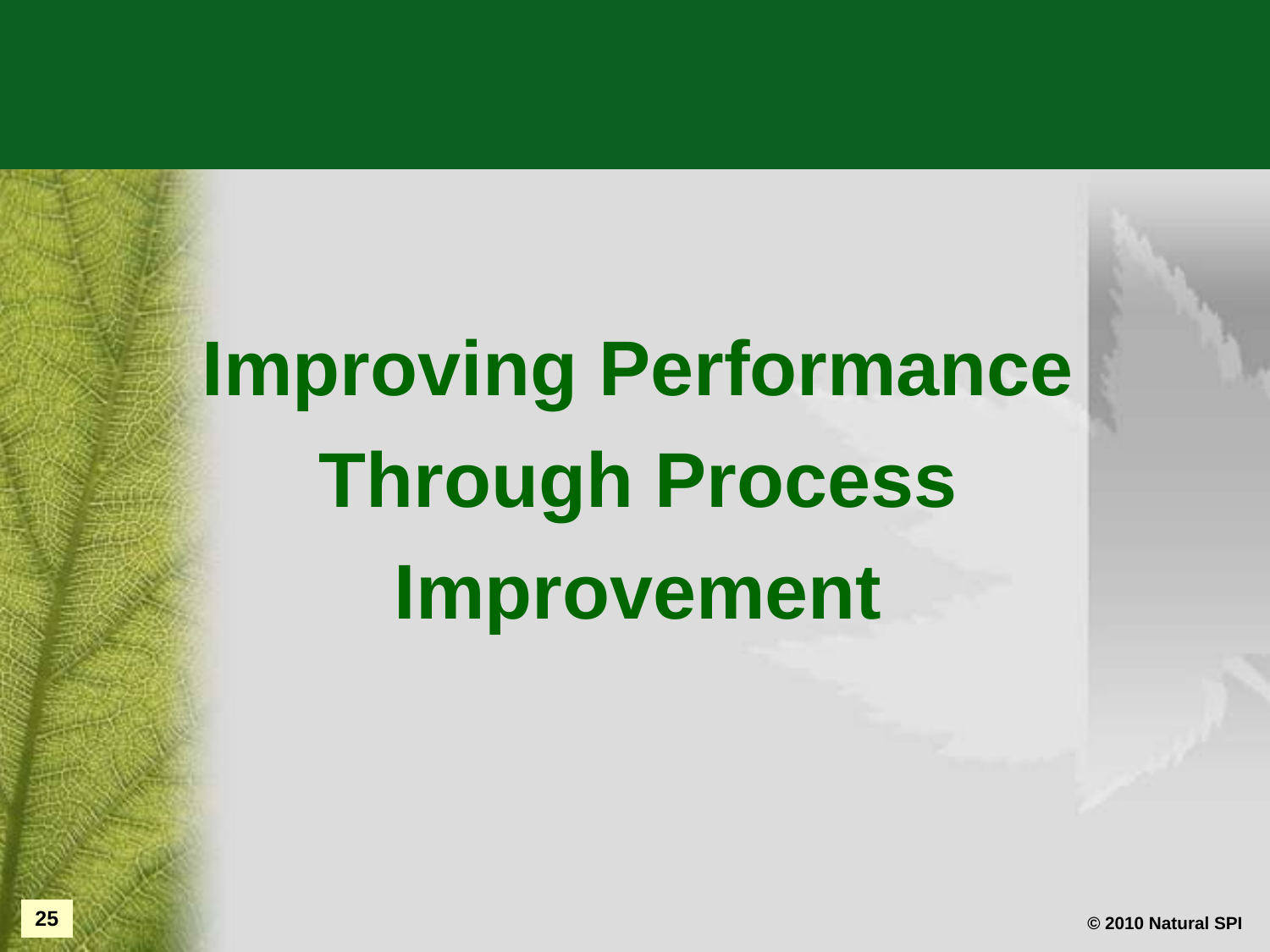## **NaturalsPL**

### **3 Things You Can Change to Improve Performance**

There are only three things you can change to improve business performance:



Improving skills, knowledge, and learning can affect productivity and quality.



Improving technology can affect delivery cycle time through greater automation.



Improving processes can contribute to greater effectiveness, efficiency, and quality via process performance.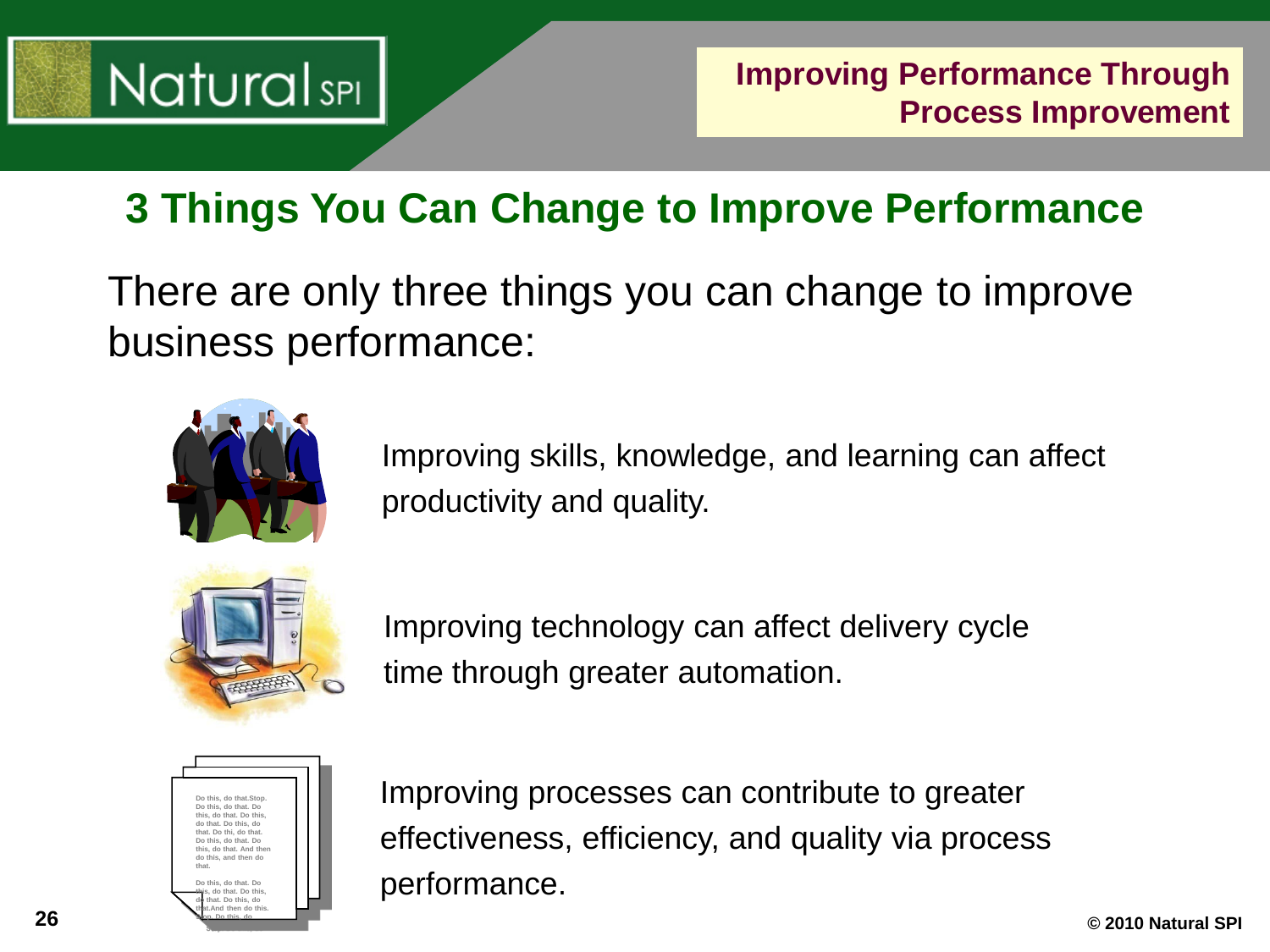## **NaturalsPI**

**Improving Performance Through Process Improvement**

#### **Measuring What We Improve,**

#### **Measure what you improve:**

If we improve processes but then measure project or product performance, our measures are "muddled" and results are speculative.

When we improve processes and measure processes, we reduce the variability of influencing factors, and our measurement information is more meaningful.

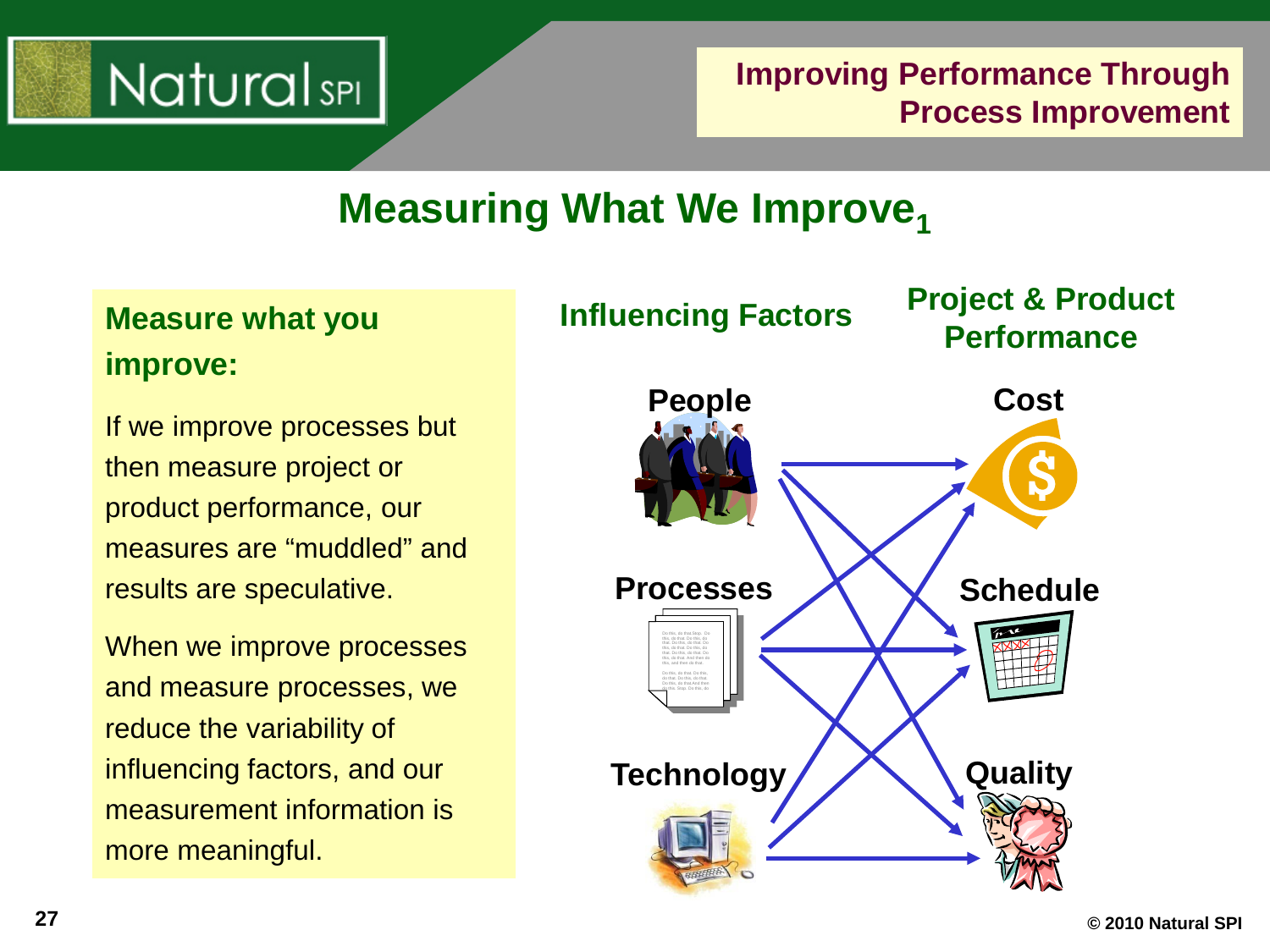

#### **Measuring What We Improve,**

When we establish performance improvement goals and then execute plan to achieve those goals, we need to know which measures to collect, analyze and use for different performance vectors.

| <b>Project Performance</b>                                                      | <b>Product Performance</b>                                                                                                            | <b>Process Performance</b>                                                                                                 |
|---------------------------------------------------------------------------------|---------------------------------------------------------------------------------------------------------------------------------------|----------------------------------------------------------------------------------------------------------------------------|
| Cost (CPI)<br>Schedule<br><b>Earned Value</b><br>Cycle time<br>Scope management | Quality<br>Functionality<br>Maintainability (and MTBF)<br>Safety<br>Security<br><b>Unit Product Cost</b><br>Shelf-life<br>Market life | Efficiency<br>Efficacy<br>Billable : Overhead ratio (or<br>Direct : Indirect)<br>Productivity<br>Tailorability/Scalability |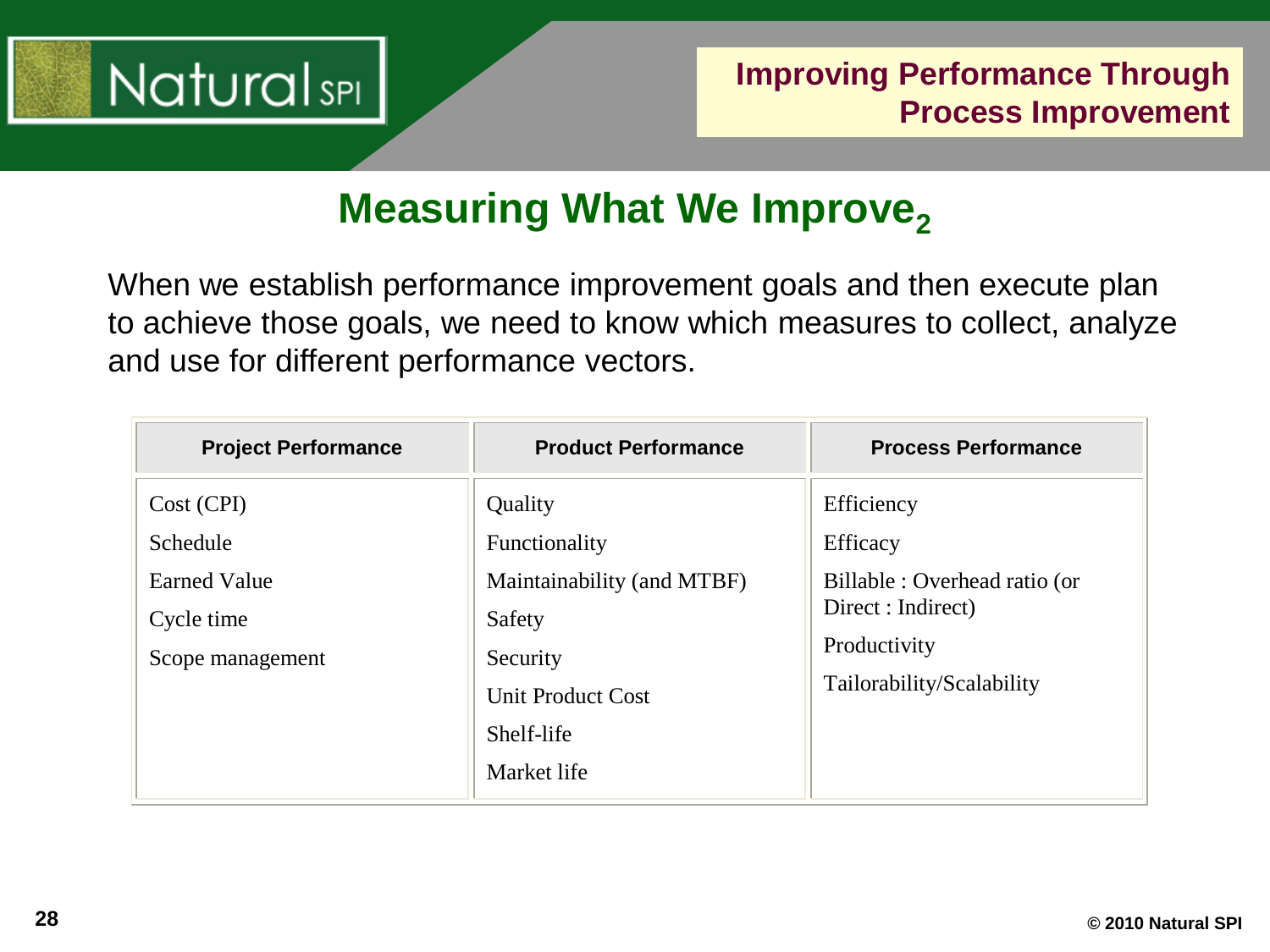

#### **Contextual Performance Measurement**

When we talk about performance, or report performance measures – cost, schedule, quality, or content – it is almost meaningless to talk about one performance dimension without addressing its relationship to the others.

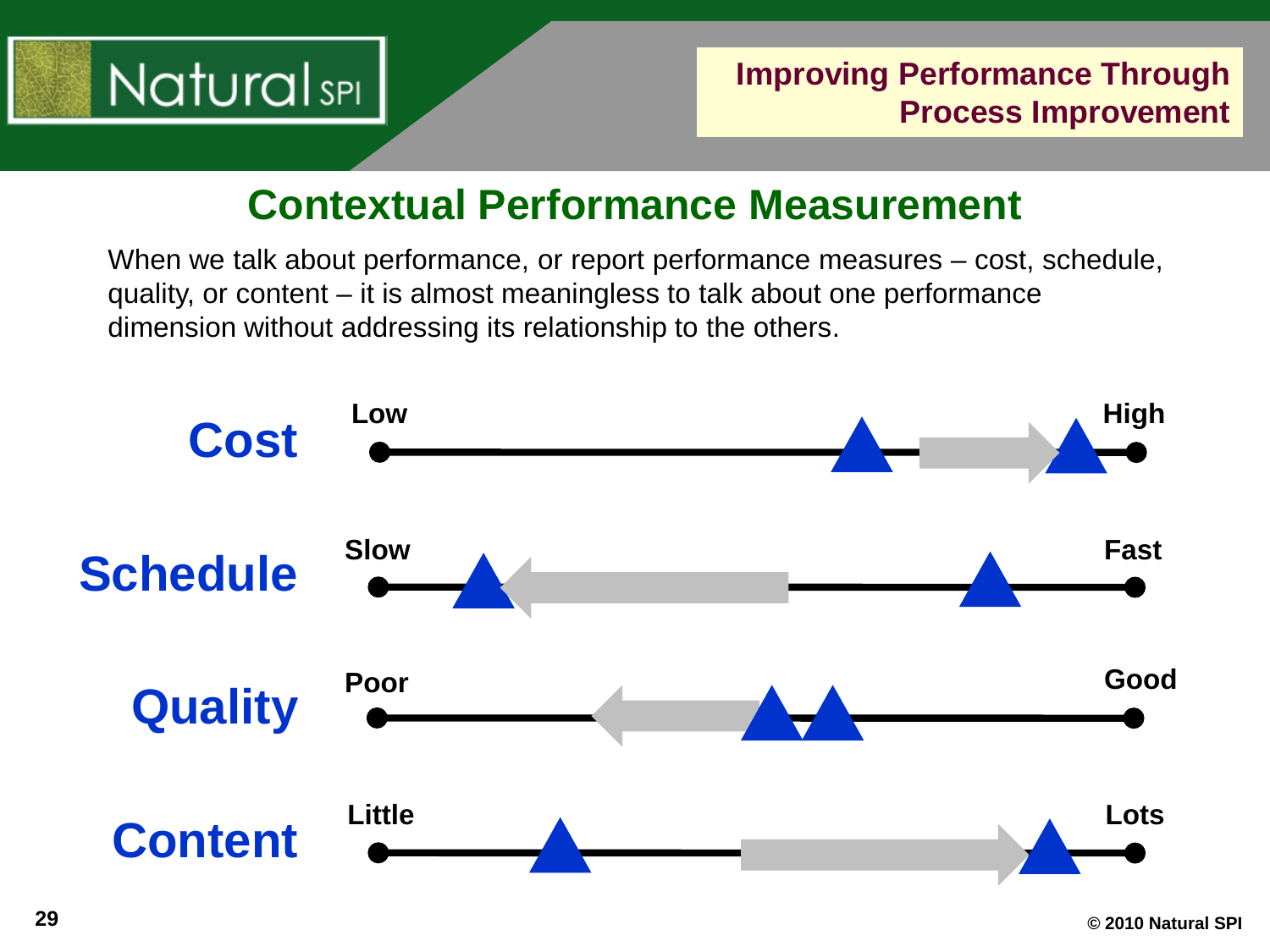## **NaturalsPL**

#### **Establishing the Link Between Process and Performance,**

We said earlier that simply documenting processes based on a model or standard is not "improvement." However, we can positively affect business performance dimensions such as throughput, efficiency, efficacy, and product quality **if the following conditions are true**:

- 1. Our process representations (defined processes and assets) enable efficient and effective process performance, **and if**
- 2. There is high-fidelity between the performed process and the defined process, **and if**
- 3. The affects of skill or technology changes on performance are negligible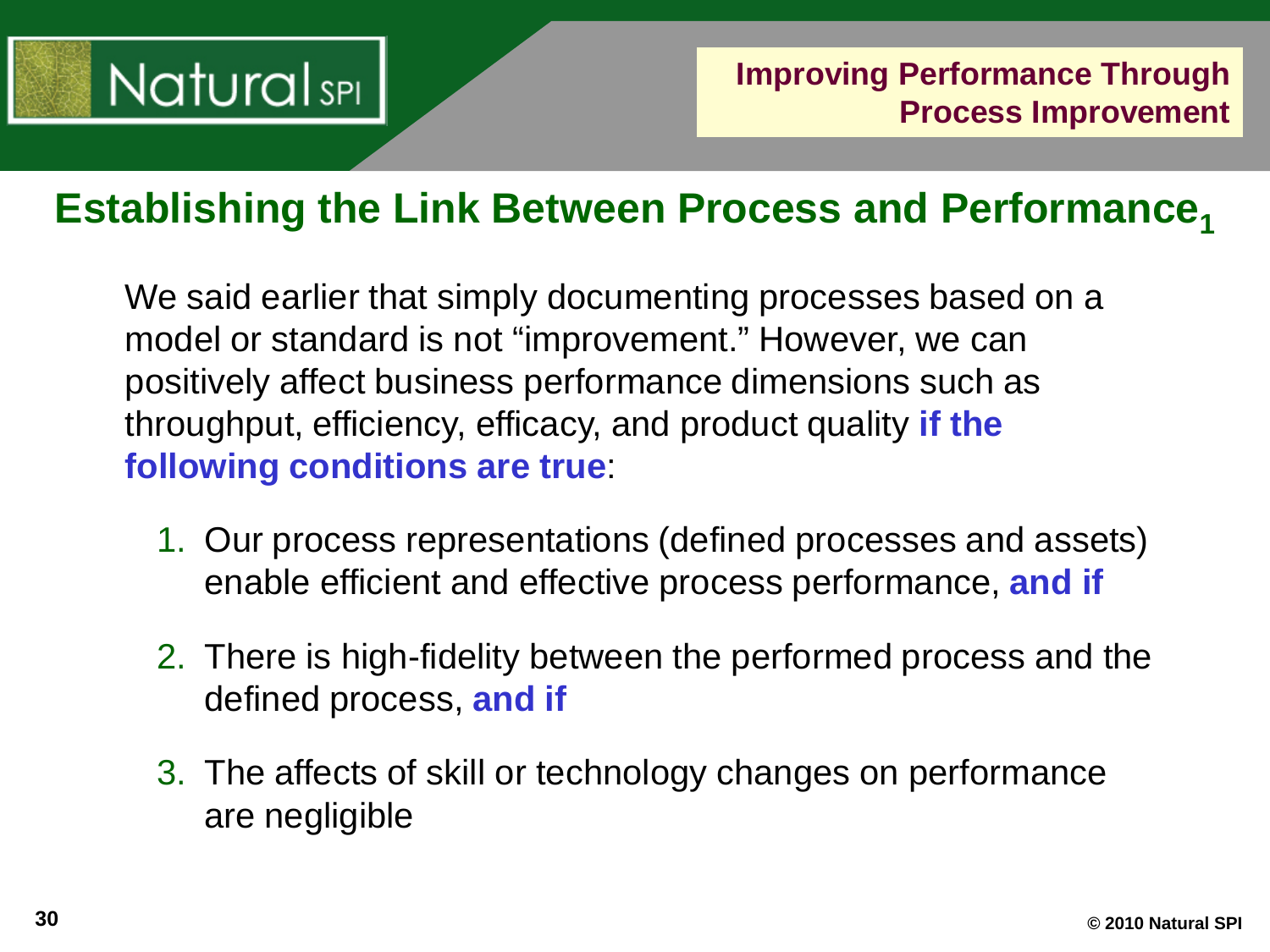## **NaturalsPL**

#### **Improving Performance Through Process Improvement**

#### **Establishing the Link Between Process and Performance,**

| <b>Process Improvement</b>                                                                     | <b>Expected Business Performance</b><br>Improvement                                                                    | <b>Relationship</b>                                                                                                                              |
|------------------------------------------------------------------------------------------------|------------------------------------------------------------------------------------------------------------------------|--------------------------------------------------------------------------------------------------------------------------------------------------|
| Improve project risk management<br>practices                                                   | Projects perform within estimated<br>budgets                                                                           | Effective risk management practices<br>can mitigate the impact of risks that<br>cause over-spending                                              |
| Define test procedures                                                                         | Reduce the number and density of<br>defects in released products and<br>subsequently increase customer<br>satisfaction | Missed or incorrectly performed steps<br>in testing causes product defects to go<br>undetected                                                   |
| Develop a standard for product<br>requirements and use that standard to<br>review requirements | Reduce the cost associated with rework<br>in product design and development                                            | Design and development rework has<br>been attributed to poor requirements                                                                        |
| Introduce standards for conducting<br>meetings                                                 | Reduce operating costs                                                                                                 | There is waste/loss cost associated<br>with meetings that do not result in<br>defined decisions, actions, or outputs                             |
| Implement an organization-wide<br>lessons learned                                              | Reduce operating costs                                                                                                 | There is signficant waste/loss cost<br>associated with individuals and teams<br>relearning things that have been<br>previously learned by others |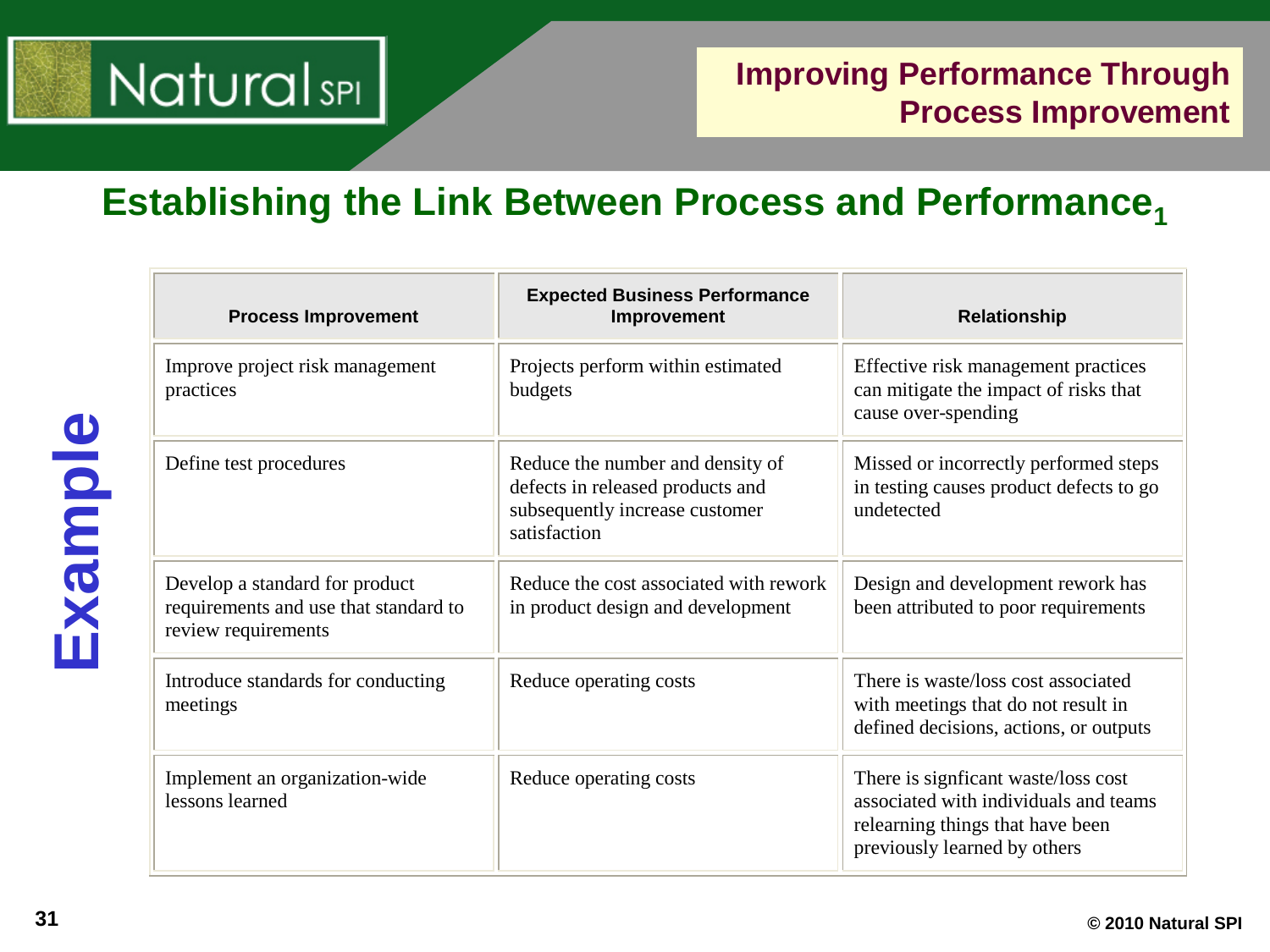

#### **Process and Performance Manifesto**

To better ensure process improvement results in business performance improvement:

- $\Box$  Either let go of or scrutinize your existing beliefs about the relationship between process improvement and business performance improvement.
- □ Don't tamper with the system ... know what to improve, know what to leave alone, and why in both situations.
- Improve what you intend to measure, and then measure that which you improve.
- $\Box$  Connect process improvement to performance improvement by defining the relationships between the two.
- $\Box$  Measure the effects of process improvement on business performance and, in doing so, learn how to be honest with yourself.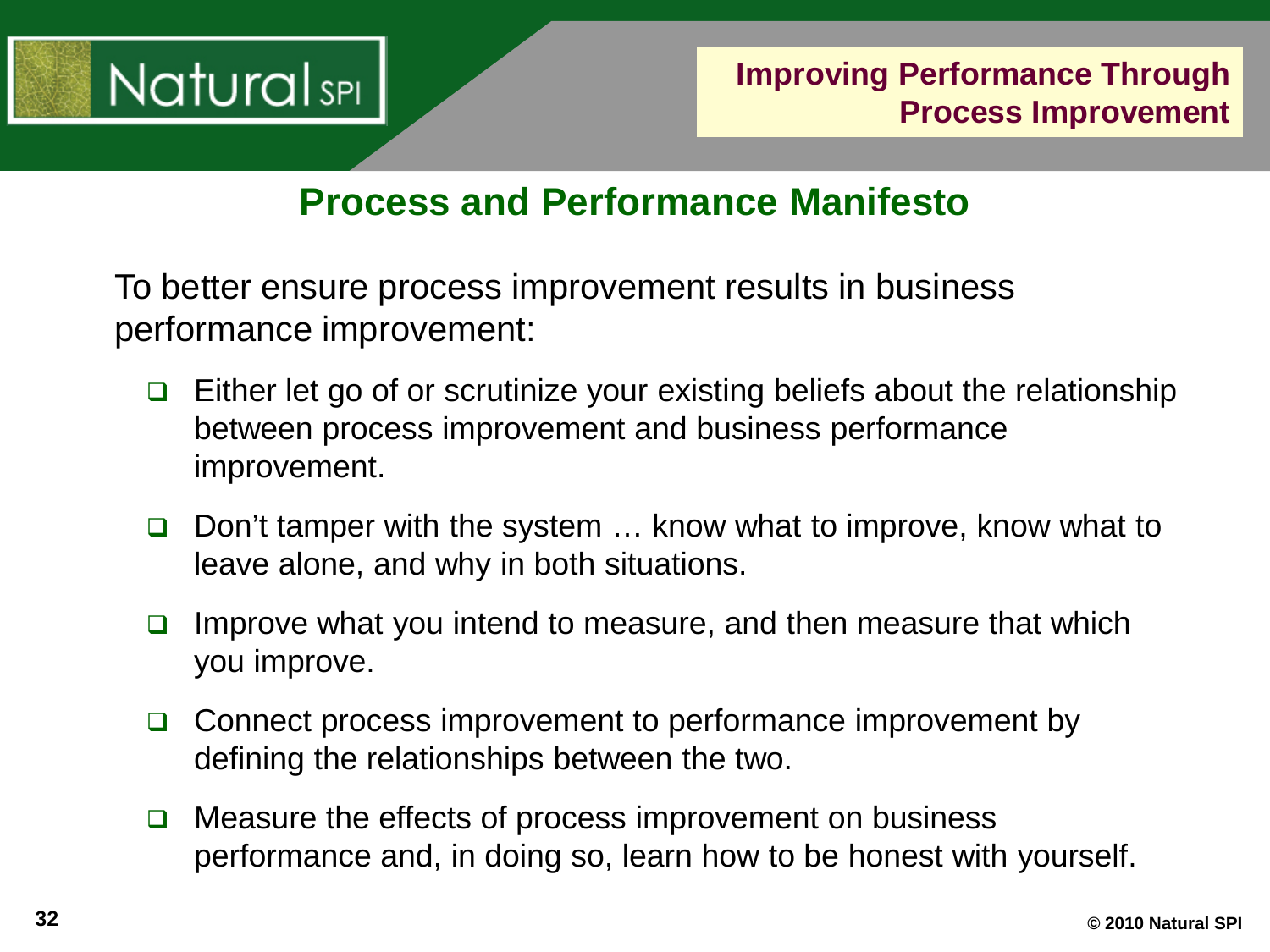

**Process and Performance Improvement in Harmony** 

Are CMMI maturity levels and performance improvement mutually exclusive?

You're going to spend hundreds of thousands of overhead (or millions) dollars achieving a maturity level anyway, so …

Why not offset some of that cost by achieving savings through real process and performance improvement?

### **You can have both!**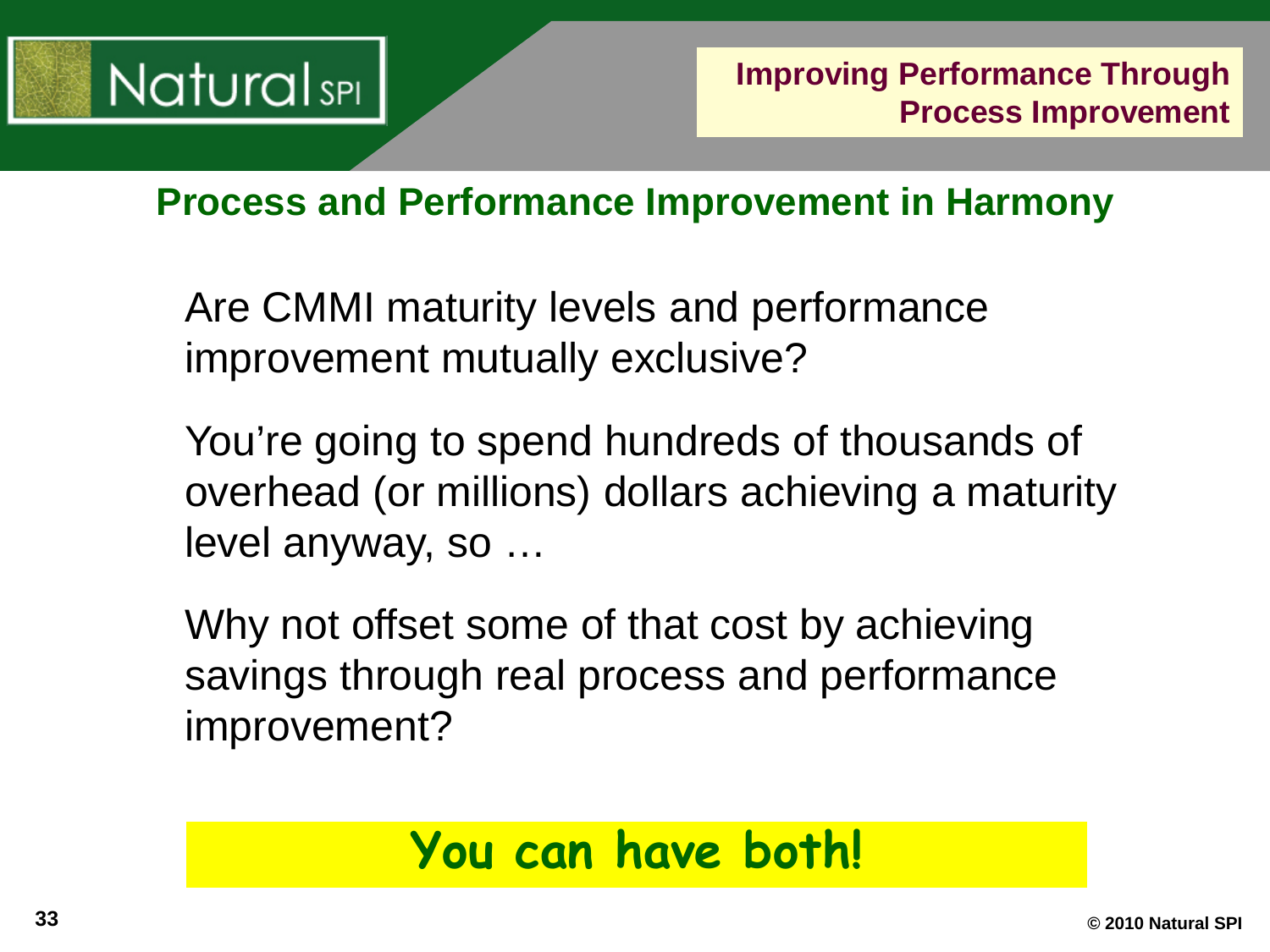

**Improving Performance Through Process Improvement**

**NSPI Clients**













**Autodesk**